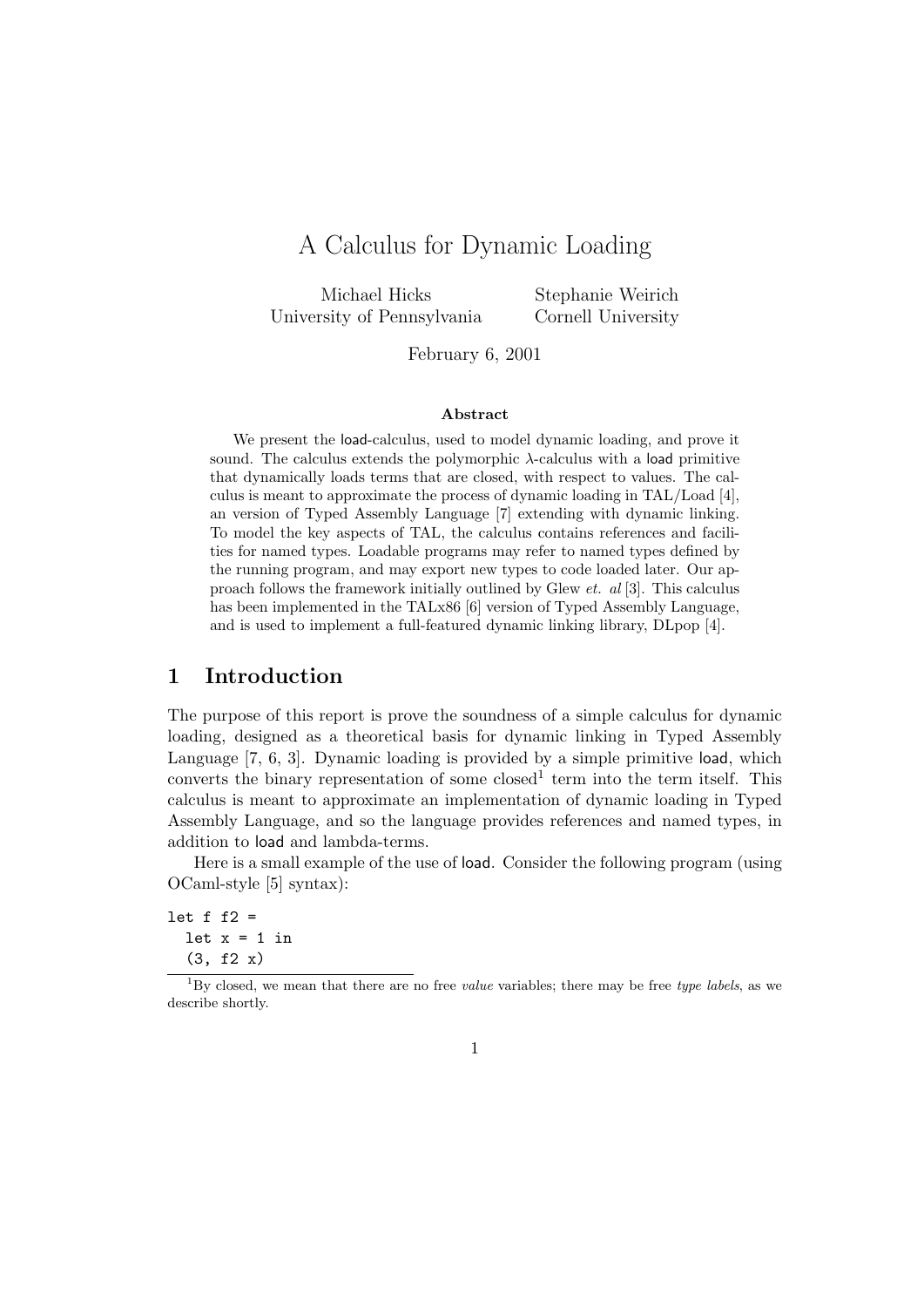Assuming f2 has type int  $\rightarrow$  int, then f has type (int  $\rightarrow$  int)  $\rightarrow$  int  $\times$  int. We could load this (closed) program in another program. Assuming that the binary representation of this program is stored in the file "f":

```
let g() =let load_succ f = f (function x \rightarrow x + 1) in
  let load_fail = (3,4) in
  load [(int ->int]) -> int * int] ("f",load\_succ,load\_fail)
```
When g is executed, it will call load. If load succeeds, it will call load\_succ with the loaded function of type int  $\rightarrow$  int, in this case the function f. If load fails (because of either a type or format error), then load fail is executed instead. The result of evaluating this program, assuming "f" is well-formed, is (3,2).

In order to properly accommodate named types, we define the notion of a type heap, which maps type labels to types, where the type label corresponds to the named type and the type it maps to is the implementation of that type. A program has two type heaps, the current type heap, and the imported type heap. Labels within the imported type heap correspond to types not defined by the current program. Additionally, a type label in the imported type heap could be undefined, corresponding to a type whose representation is defined externally. In the ML terminology, an imported type whose representation is known essentially corresponds to manifest type, while one whose representation isn't known corresponds to an opaque type, the consequence of which is that values of that type may only be used abstractly. For example, we can (roughly) modify the two programs above as follows:

```
extern namedtype t = int * intlet f f2 =let x = 1 in
 roll [t] (3, f2 x)
```
Here extern is used to approximate a manifest type defined externally, and namedtype indicates that t is a unique name for the type.

```
namedtype t = int * intlet g() =let load_succ f = f (function x \rightarrow x + 1) in
  let load_fail = roll [t] (3,4) in
  let x = load [(int \rightarrow int) \rightarrow int \rightarrow t]
     ("f",load_succ,load_fail) in
  unroll x
```
 $\overline{2}$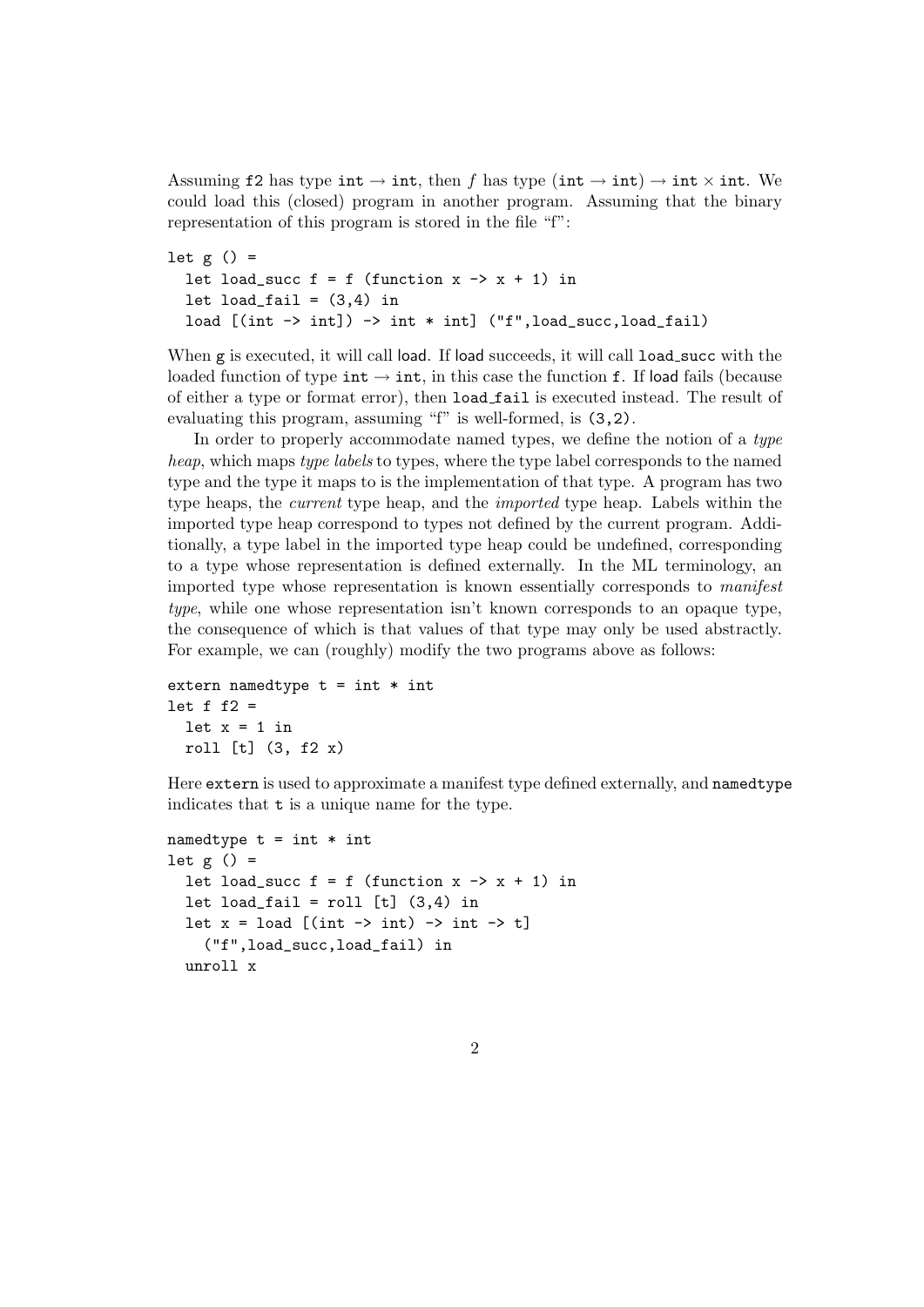Here, the running program defines the named type t, which is matched up at load time with the imported type t defined in the other program. We use roll and unroll to convert to and from named types.

We could also define opaque named types in both the running program and the loaded code, and this is well-typed as long as the values of those types are used abstractly (that is, they are never part of a roll or unroll expression, which would reveal their representation). For instance, we could modify the loaded program as:

```
extern namedtype t
let f(f2:t\rightarrow t) (x:t) =
  (f2 x, f2 x)
```
Now the function f has type  $(t \to t) \to t \to t \times t$ . The running program could become:

```
namedtype t = int * intlet g() =let load_succ f = f
    (function x \rightarrow let (y, z) = unroll x in roll [t] (y+1, z+1)) in
  let load_fail = (roll [t] (3,4), roll [t] (4,5)) in
  let x = load [(t \rightarrow t) \rightarrow t \rightarrow t]("f",load_succ,load_fail) in
  unroll [t] x
```
The converse is also possible. For instance,

namedtype  $t = int * int$ let  $f \times y =$ roll  $[t]$   $(x,y)$ 

Now the function f has type  $\text{int} \rightarrow \text{int} \rightarrow t$ . The running program could become:

```
extern namedtype t
let g() =let load_succ f = (f 1 2; ...) in
  let load\_fail = () in
  load [int -> int -> t] ("f",load_succ,load_fail)
```
Note that after the value of type  $t$  is created, it is discarded. We could easily have defined other functions in the loaded code to manipulate values of type t. We could also combine these two programs to allow recursively defined named types across modules.

The remainder of this report develops the calculus which allows such programs to be written in a well-typed manner. We define the syntax, a static and operational semantics, and finally a type-soundness theorem.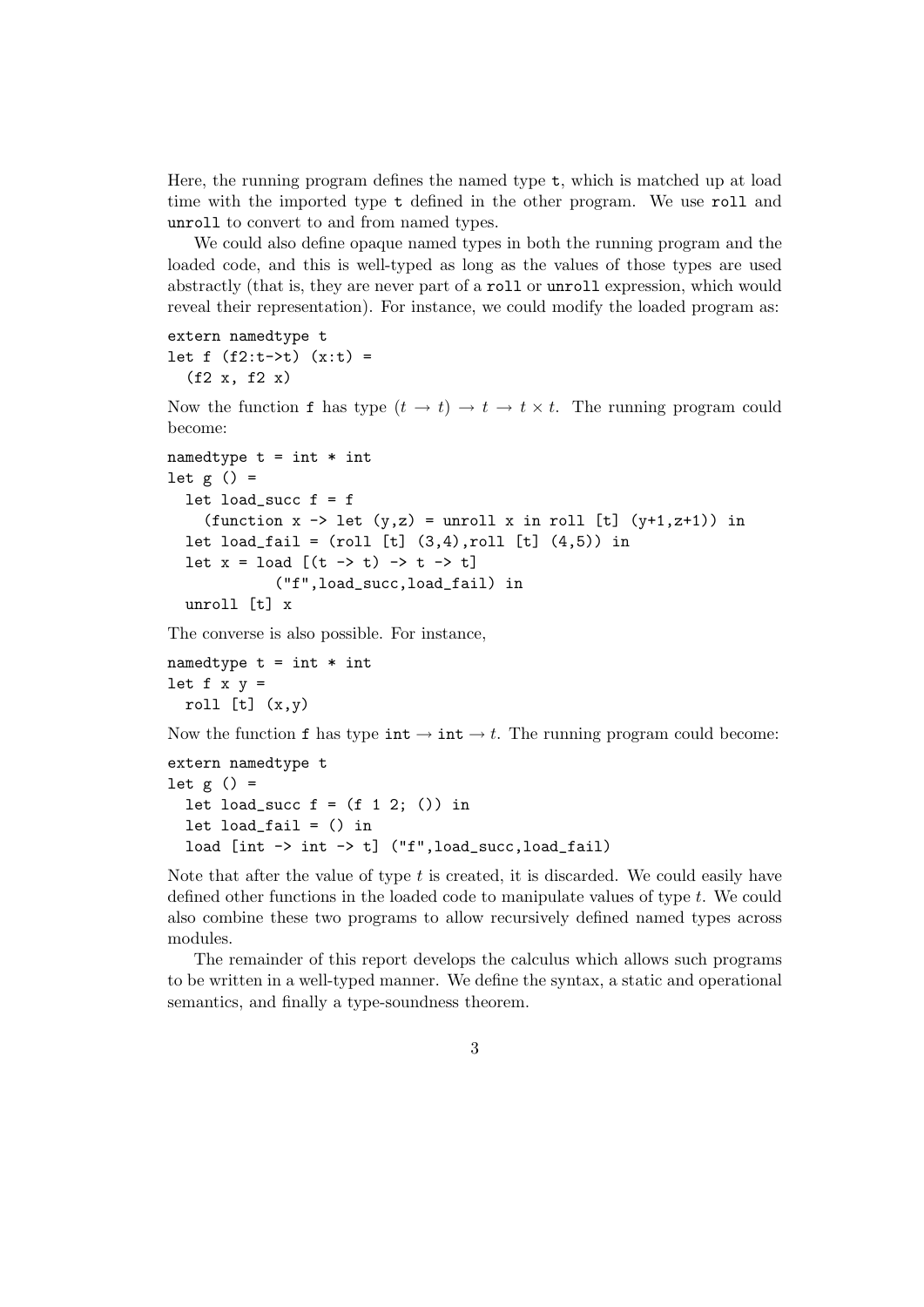|                                                                                                                 | types                                                                        |  | $\tau$ := int $ l \tau \rightarrow \tau \tau$ ref<br>$\alpha \mid \forall \alpha . \tau$                                                                                                          |
|-----------------------------------------------------------------------------------------------------------------|------------------------------------------------------------------------------|--|---------------------------------------------------------------------------------------------------------------------------------------------------------------------------------------------------|
|                                                                                                                 | type heaps<br>type heap values $\chi ::= \perp   \tau$<br>$type\ interfaces$ |  | $X := \{l_1 = \chi_1, \ldots, l_n = \chi_n\}$<br>$\Theta$ ::= $(X_I, X_H)$                                                                                                                        |
|                                                                                                                 | expressions                                                                  |  | $e := i  L x  \lambda x : \tau.e  e_1e_2 $<br>$\Lambda \alpha . e \mid e[\tau] \mid$ unroll e<br>roll $_{l}$ e ref e<br>assign $e_1e_2\, \,!e_1$<br>$\textsf{load}[\tau]$ $e_0$ $e_1$ $e_2$ $e_3$ |
|                                                                                                                 | values<br>value heaps                                                        |  | $v \ ::= \ i \   \ L \   \ x \   \ \lambda x{:}\tau.e \   \ \mathtt{roll}_l \ v$<br>$H \ ::= \ \{L_1 = v_1, \ldots, L_n = v_n\}$                                                                  |
| $i \in \mathcal{Z}$<br>$l \in$ TypeLabs<br>$L \in$ ValueLabs<br>$x \in V$ ars<br>$\alpha \in \mathsf{TypeVars}$ | programs                                                                     |  | $P ::= (\Theta, H, e)$                                                                                                                                                                            |
|                                                                                                                 | type contexts $\Delta := \langle \Delta, \alpha \rangle$<br>contexts         |  | value heap types $\Phi ::= \{L_1 : \tau_1, \ldots, L_n : \tau_n\}$<br>$\Gamma$ ::= $\cdot   \Gamma, x : \tau$                                                                                     |

Figure 1: load-calculus Syntax

# 2 Syntax

The syntax of the load-calculus is shown in Figure 1. A program P consists of a type interface  $\Theta$ , a heap H, and an expression to evaluate e. The heap H stores reference cell values, and the expression e represents the program's computation. The interesting part is the type interface, which consists of two type heaps  $X_I$  and  $X_H$  that defined the named types of the program.  $X_I$  contains named types *imported* by the program (to be resolved later during a linking phase), while  $X_H$  contains named types defined by the program, respectively.

A type heap is a finite map; it maps each type label l in its domain to a type heap *value*  $\chi$ , which is either a type  $\tau$  or  $\perp$ ; the latter indicates an undefined (unresolved) type label. We write  $X(l)$  to denote  $\chi$  in the heap  $X = \{\ldots, l = \chi, \ldots\}$ . For the heap  $X = \{l_1 = \chi_1, \ldots, l_n = \chi_n\}$ , dom(X) refers to the set  $\{l_1, \ldots, l_n\}$  and  $rng(X) = \{ \chi_1, \ldots, \chi_n \}.$ 

Most types  $\tau$  are standard, particularly base type int, function types  $\tau \to \tau$ , reference types  $\tau$  ref, variable types  $\alpha$  and universally-quantified types  $\forall \alpha.\tau$ . We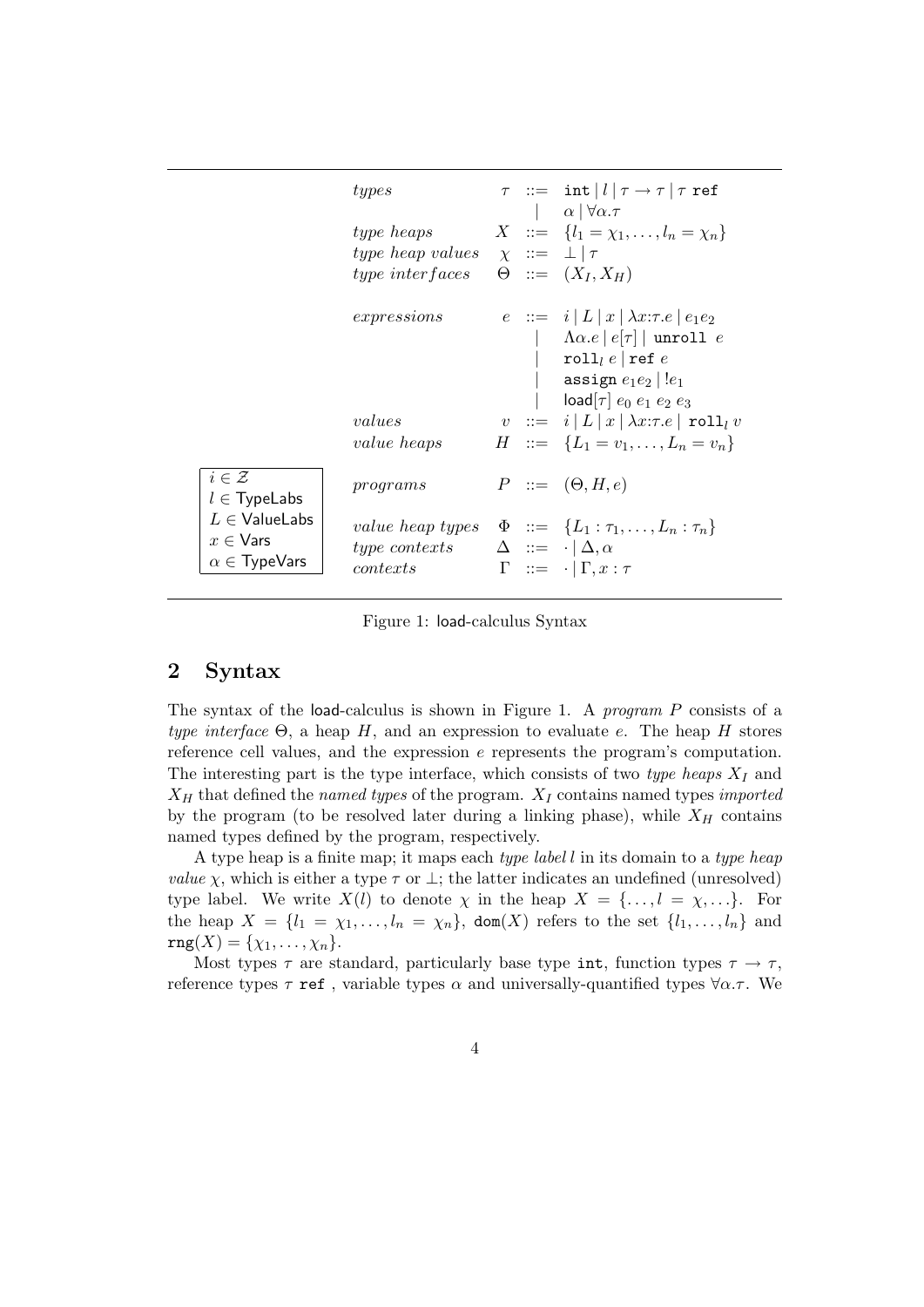use the type label l itself to represent a named type defined in the type heap.

Most expressions are standard, particularly integers  $i$ , variables  $x$ , value abstractions  $\lambda x:\tau.e$  and applications  $e_1e_2$ , type abstractions  $\Lambda \alpha.e$  and applications  $e[\tau]$ , reference construction ref  $e$ , reference assignment assign  $e_1e_2$ , and reference deconstruction (dereference)  $e_1$ . We assume all  $\lambda$ -bound variables are unique. To coerce an expression e to named type l, we provide a coercion roll e; unroll performs the reverse operation. For example, say the type heap  $X_H$  has the form {filehandle = int}, indicating that the named type *filehandle* is defined to have type int. To coerce the integer 1 to have type *filehandle*, we would do  $roll_{filehandle}$  1. Converting it back to an integer would simply require an unroll; *i.e.* unroll  $(roll_{filehandle} 1)$ . Note that named types are also permitted to be abstract, such that this unroll operation is not permitted; this will be clear in the presentation of the static semantics.

Reference values are stored in the value heap  $H$ . Value heaps are finite maps mapping value labels L to values. We write  $H(L)$  to denote v in the heap  $H =$  $\{\ldots, L = v, \ldots\}$ . For the heap  $H = \{L_1 = v_1, \ldots, L_n = v_n\}$ , dom(*H*) refers to the set  $\{L_1, ..., L_n\}$  and  $\text{rng}(H) = \{v_1, ..., v_n\}$ . If  $H = \{..., L = v, ...\}$ , then let  $H[L = v']$  be the heap  $\{\ldots, L = v', \ldots\}$ ; this operation is undefined if  $L \notin H$ .

# 3 Dynamic Semantics

In this section we present the rules for the model of computation in the load-calculus.

#### 3.1 Linking

A running program may dynamically link in other programs as it runs using load. The load expression models the loading of object files in TAL/Load, but varies slightly from its presentation in [4]. Here, load takes 'integers' as its first two arguments (representing the bytes of a program and a *type heap mask*, explained more below) and alternative branches for a successful load and failure.

When a running program dynamically loads another program into it, both the value and type heaps of the two programs must be merged. This process is called linking. We first define linking for type heaps, and then for value heaps.

Stated informally, linking two type heaps together yields a resulting heap (1) whose exports are the disjoint union of the source exports, and (2) whose imports are the merge of the imports minus the exports. Type heap linking is well-formed if the imports agree with each other (that is, they don't define any named types whose definitions conflict), and the exports are disjoint. Using the operations and predicates on type heaps and type heap values shown in Figure 2, type heap linking is defined formally as: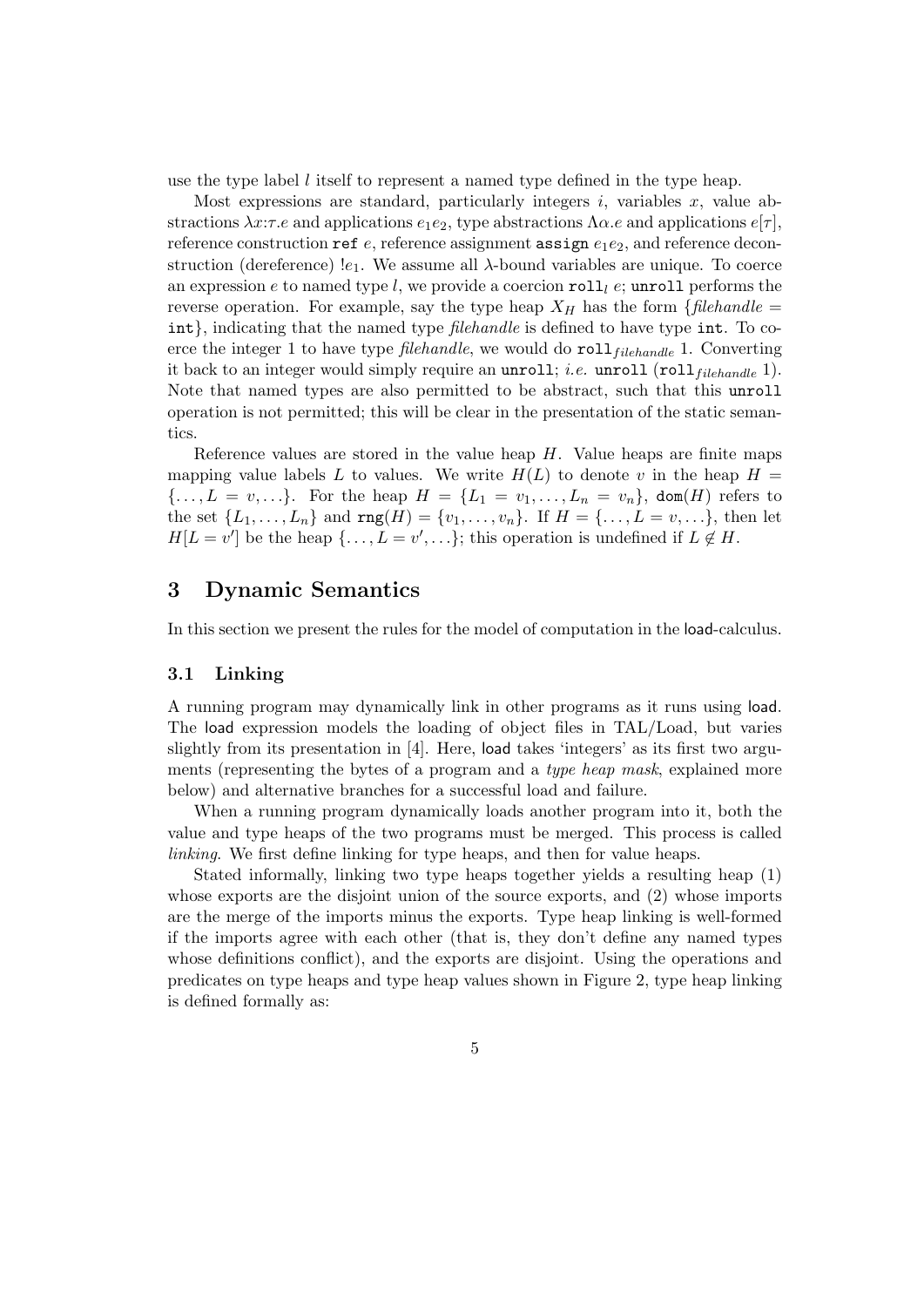| <b>Type Heap Values</b> |                        |                                                                                      |  |  |  |  |
|-------------------------|------------------------|--------------------------------------------------------------------------------------|--|--|--|--|
| Operators               |                        |                                                                                      |  |  |  |  |
| join                    | $\chi_1 \sqcup \chi_2$ | $\bot \sqcup \chi = \chi$ $\chi \sqcup \bot = \chi$ $\chi \sqcup \chi = \chi$        |  |  |  |  |
| approximates            |                        | $\chi_1 \leq \chi_2$   $\chi \leq \perp$ $\chi \leq \chi$                            |  |  |  |  |
| Predicates              |                        |                                                                                      |  |  |  |  |
| similar                 |                        | $\chi_1 \sim \chi_2$   $\chi_1 \leq \chi_2$ or $\chi_2 \leq \chi_1$                  |  |  |  |  |
| Type Heaps              |                        |                                                                                      |  |  |  |  |
| Operators               |                        |                                                                                      |  |  |  |  |
| restriction             |                        | $X_1 - X_2$   $X_1$ restricted to labels not in $\text{dom}(X_2)$                    |  |  |  |  |
| disjoint union          |                        | $X_1 \oplus X_2$ Union of disjoint maps, defined if $X_1 \mid X_2$                   |  |  |  |  |
| merge                   | $X_1 \oplus X_2$       | Union of similar maps (defined if $X_1 \sim X_2$ ),                                  |  |  |  |  |
|                         |                        | maps $l \in \text{dom}(X_1) \cap \text{dom}(X_2)$ to $X_1(l) \sqcup X_2(l)$          |  |  |  |  |
| Predicates              |                        |                                                                                      |  |  |  |  |
| disjoint                | $X_1 \, \, X_2$        | $\text{dom}(X_1)$ and $\text{dom}(X_2)$ are disjoint                                 |  |  |  |  |
| link compatible         |                        | $X_1 \preceq X_2$ For l in dom $(X_1) \cap$ dom $(X_2)$ , $X_1(l) \leq X_2(l)$       |  |  |  |  |
| similar                 |                        | $X_1 \sim X_2$ For l in dom $(X_1) \cap$ dom $(X_2)$ , $X_1(l) \sim X_2(l)$          |  |  |  |  |
| subtype                 |                        | $X_1 \leq X_2 \mid X_1 \precsim X_2$ and $\text{dom}(X_2) \subseteq \text{dom}(X_1)$ |  |  |  |  |

Figure 2: Type heaps and type heap values: operators and predicates

## Definition 3.1 (Type Heap Linking)

$$
\frac{X_I^1 \sim X_I^2 \qquad X_H^1 \precsim X_I^2 \qquad X_H^2 \precsim X_I^1 \qquad X_H^1 \mid X_H^2}{(X_I^1,X_H^1) \ \text{link} \ (X_I^2,X_H^2) \Rightarrow (X_I^3,X_H^3)} \ \left ( \begin{array}{c} X_H^3 = X_H^1 \oplus X_H^2 \\ X_I^3 = ((X_I^1 \oplus X_I^2) - X_H^3) \end{array} \right )
$$

Value heap linking is essentially the same as type heap linking, minus the requirements and operations concerning imported values. This is because value heaps are required to be closed (i.e. self-contained), so there is no import heap and linking them together just becomes disjoint union. This requirement is in contrast to typical definitions of value heap (or term-level) linking  $(e.g. [3, 1, 2])$ ; we make it because we expect value linking to occur in the term language itself.

## Definition 3.2 (Value Heap Linking)

$$
\frac{H_1 \mid H_2}{H_1 \; \texttt{link} \; H_2 \Rightarrow H_3} \; (H_3 = H_1 \uplus H_2)
$$

where  $H_1 | H_2$  dom $(H_1)$  and dom $(H_2)$  are disjoint  $H_1 \uplus H_2$  Union of disjoint maps, defined if  $H_1 \mid H_2$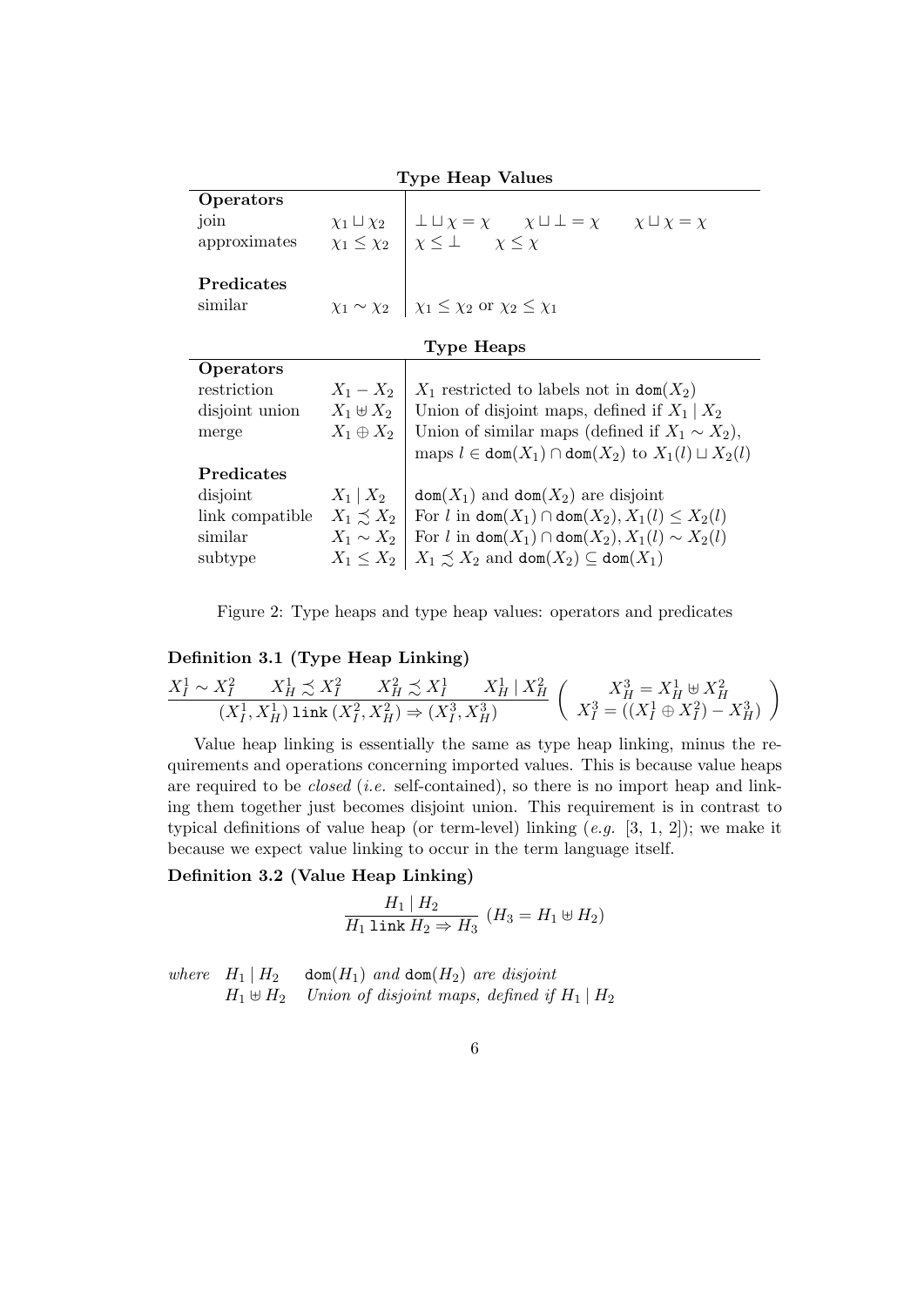#### 3.2 Operational Semantics

We define the operational semantics for the **load-calculus using a one-step reduction** operator  $\mapsto$ , following a call-by-value discipline. The most interesting construct is load; its operational rules appear in Figure 3. The first two (term) arguments to load are the integers h, specifying the type heap mask to use during linking, and i, specifying the program to load. We use  $\hat{\cdot}$  as some function that maps integer arguments to programs or type heaps, as appropriate, modeling a filesystem. The argument  $h$  is a type heap that is more restrictive than the running program's type export heap. It is used by the caller to limit the definitions that may be seen by the loaded code, if desired; as such, we refer to it as a type heap mask. The second two arguments to load are the success and failure expressions. If load − success is used, then the success expression is applied to the loaded program expression  $e$ ; otherwise the expression  $e_3$  is used (*i.e.*, when using *load – failure*). The type argument to  $\tau$ to load indicates the expected type of the expression in the loaded program.

For load to succeed, three conditions must be met. First, value heap linking  $H_1$  link  $H_2 \Rightarrow H_3$  must succeed, combining the running program's value heap  $H_1$ and the loaded program's value heap  $H_2$  to produce heap  $H_3$ . Second,  $X_H^1 \vdash \hat{i} : \tau$ , indicating that the program to be loaded  $i$  is well-formed in the context of the running program's export heap, having type  $\tau$ , matching the type argument passed to load. Program well-formedness is presented as part of the 'static' semantics in the next subsection. Finally, type heap linking  $(X_I^{\overline{1}}, X)$  link  $(X_I^2, X_H^2) \Rightarrow (X_I^3, X')$ must succeed. Rather than linking the running program's type interface  $(X_I^1, X_H^1)$ with the loaded program's interface, we link  $(X_I^1, X)$  instead, thereby replacing the export type heap  $X_H^1$  with X, which is the type heap indicated by  $\hat{h}$ . This type heap must be the same as or more restrictive than the program's export type heap, as required by the conditions  $X_H^1 \leq X$  and  $X_I^2 \mid (X_H^1 - X)$ . This linking operation produces export heap  $X'$ , which is merged with the program export heap in the new program:  $X_H^3 = X' \oplus X_H^1$ .

The remaining operational rules for the calculus are shown in Figure 4. We define  $e[e'/x]$  as the capture-avoiding substitution of the term  $e'$  for each occurrence of the variable  $x$  in the term  $e$ . These rules are basically standard. In particular, beta performs function application via substitution; unroll guarantees that a value that has been coerced to a named type cannot be examined until it has been unrolled; ref causes the 'allocation' of a unique value label  $L$  in the value heap and stores the value v there; deref extracts the value v mapped to by value label  $L$  in the value heap; *assign* overwrites the existing mapping for value label  $L$  in the value heap with one from L to v (recall that the operation  $H[L = v]$  requires that L be defined in  $H$ ); tapp performs type application via substitution. The remaining rules are congruence rules. One oddity is that the success and failure expressions in the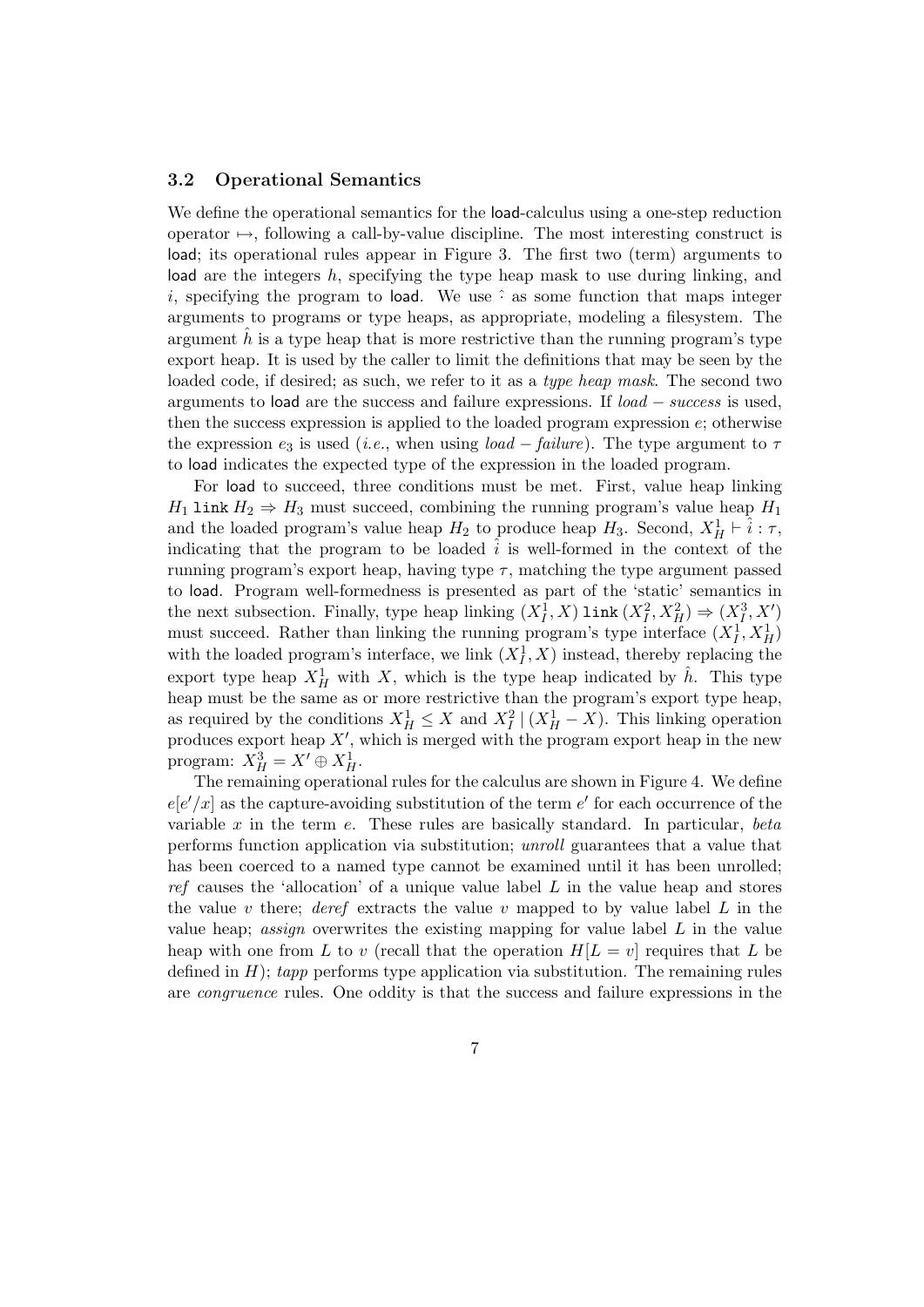$$
\frac{(\Theta, H, \text{load } i_1 i_2 e_1 e_2) \mapsto (\Theta', H', e')}{(X_I^1, X) \text{ link } (X_I^2, X_H^2) \Rightarrow (X_I^3, X')
$$
\n
$$
X_H^1 \leq X \qquad X_I^2 | (X_H^1 - X)
$$
\n
$$
X_H^1 \vdash \hat{i} : \tau
$$
\n
$$
H_1 \text{ link } H_2 \Rightarrow H_3
$$
\n
$$
\frac{((X_I^1, X_H^1), H_1, \text{load}[\tau] \mid h i e_2 e_3) \mapsto}{((X_I^3, X_H^3), H_3, e_2 e)} \qquad \left( \hat{i} = ((X_I^2, X_H^2), H_2, e) \right)
$$
\n
$$
\frac{((X_I^3, X_H^3), H_3, e_2 e)}{(A, A, \text{load}[\tau] \mid h i e_2 e_3) \mapsto (\Theta, H, e_3)}
$$
\n
$$
\text{(load - failure)}
$$
\n
$$
\text{otherwise}
$$

Figure 3: Operational rules for load

congruence rules are not call-by-value; they are left unevaluated until the actual loading operation takes place. Then only one of them will evaluate, based on the result. Note that we require a type-passing semantics because the type argument passed to load is used at runtime; we use type-erasure semantics in TAL/Load by introducing  $\lambda_R$ -style term representations for types, as explained in the next section.

## 4 Static Semantics

As is standard, the static semantics is used to statically check that a program is well-formed. In addition, the operational rule for load requires that well-formedness be checked at runtime, before a program can be dynamically loaded into the running program. Informally, program well-formedness is defined as follows. The program type interface components  $X_I$  and  $X_H$  must be disjoint and well-formed; the value heap  $H$  must be well-typed in the context of the type interface; and the program expression e must be well-typed in the context of both the type and value heaps. In the case that the program is being loaded dynamically, its type export heap labels  $X_H$  must be disjoint from those of the running program  $X_P$ . This is stated formally below.

#### Definition 4.1 (Program well-formedness)

$$
\frac{\vdash X_I \uplus X_H \qquad X_I \uplus X_H \vdash \Phi}{X_I \uplus X_H \vdash H : \Phi \qquad X_I \uplus X_H; \Phi; \cdot; \cdot \vdash e : \tau}
$$
\n
$$
\frac{X_P \vdash ((X_I, X_H), H, e) : \tau}{X_P \vdash ((X_I, X_H), H, e) : \tau} \quad (X_H \mid X_P)
$$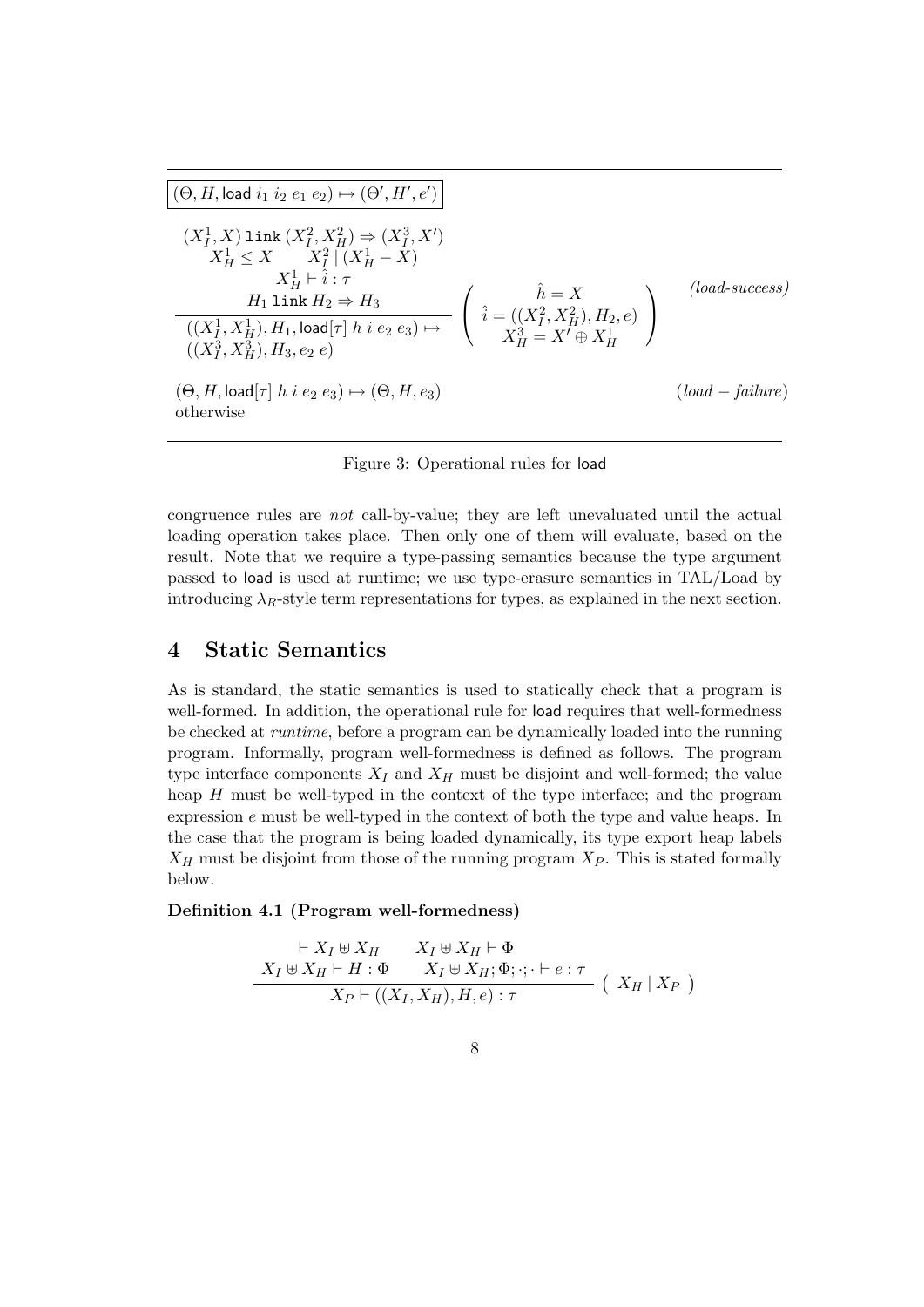| $(\Theta, H, e) \mapsto (\Theta', H', e')$                               |                                                                                                                                                                                                                                                                                                                                                                                                                                                                                                                                                                                                                                                                                                                                                                                                                                                                                                   |              |
|--------------------------------------------------------------------------|---------------------------------------------------------------------------------------------------------------------------------------------------------------------------------------------------------------------------------------------------------------------------------------------------------------------------------------------------------------------------------------------------------------------------------------------------------------------------------------------------------------------------------------------------------------------------------------------------------------------------------------------------------------------------------------------------------------------------------------------------------------------------------------------------------------------------------------------------------------------------------------------------|--------------|
| $(\Theta, H, (\lambda x:\tau.e) v)$                                      | $\mapsto (\Theta, H, e[v/x])$                                                                                                                                                                                                                                                                                                                                                                                                                                                                                                                                                                                                                                                                                                                                                                                                                                                                     | (beta)       |
| $(\Theta, H, \text{unroll}(\text{roll}_l v)) \rightarrow (\Theta, H, v)$ |                                                                                                                                                                                                                                                                                                                                                                                                                                                                                                                                                                                                                                                                                                                                                                                                                                                                                                   | (unroll)     |
| $(\Theta, H, \texttt{ref}~v)$<br>where $L \notin \text{dom}(H)$          | $\mapsto (\Theta, H \uplus \{L = v\}, L)$                                                                                                                                                                                                                                                                                                                                                                                                                                                                                                                                                                                                                                                                                                                                                                                                                                                         | (ref)        |
| $(\Theta, H, !L)$<br>where $H(L) = v$                                    | $\mapsto (\Theta, H, v)$                                                                                                                                                                                                                                                                                                                                                                                                                                                                                                                                                                                                                                                                                                                                                                                                                                                                          | (deref)      |
| $(\Theta, H$ , assign $L v$ )                                            | $\mapsto (\Theta, H[L = v], v)$                                                                                                                                                                                                                                                                                                                                                                                                                                                                                                                                                                                                                                                                                                                                                                                                                                                                   | (assign)     |
| $(\Theta, H, (\Lambda \alpha . e) [\tau])$                               | $\mapsto (\Theta, H, e[\tau/\alpha])$                                                                                                                                                                                                                                                                                                                                                                                                                                                                                                                                                                                                                                                                                                                                                                                                                                                             | (tapp)       |
|                                                                          | $(\Theta, H, e) \mapsto (\Theta', H', e')$<br>$(\Theta, H, e e_2) \mapsto (\Theta', H', e' e_2)$<br>$(\Theta, H, v_1 e) \mapsto (\Theta', H', v_1 e')$<br>$(\Theta, H, \text{roll}_l e) \mapsto (\Theta', H', \text{roll}_l e')$<br>$(\Theta, H,$ unroll $e) \mapsto (\Theta', H',$ unroll $e')$<br>$(\Theta, H, \textsf{load}[\tau] \ e \ e_1 \ e_2 \ e_3) \mapsto (\Theta', H', \textsf{load}[\tau] \ e' \ e_1 \ e_2 \ e_3)$<br>$(\Theta, H, \textsf{load}[\tau] \ v \ e \ e_2 \ e_3) \mapsto (\Theta', H', \textsf{load}[\tau] \ v \ e' \ e_2 \ e_3)$<br>$(\Theta, H, \texttt{ref} \ e) \mapsto (\Theta', H', \texttt{ref} \ e')$<br>$(\Theta, H, !e) \mapsto (\Theta', H', !e')$<br>$(\Theta, H$ , assign $e e_2$ ) $\mapsto (\Theta', H'$ , assign $e' e_2$ )<br>$(\Theta, H$ , assign $v e) \mapsto (\Theta', H'$ , assign $v e'$<br>$(\Theta, H, e[\tau]) \mapsto (\Theta', H', e'[\tau])$ | (congruence) |

Figure 4: Operational rules, excluding load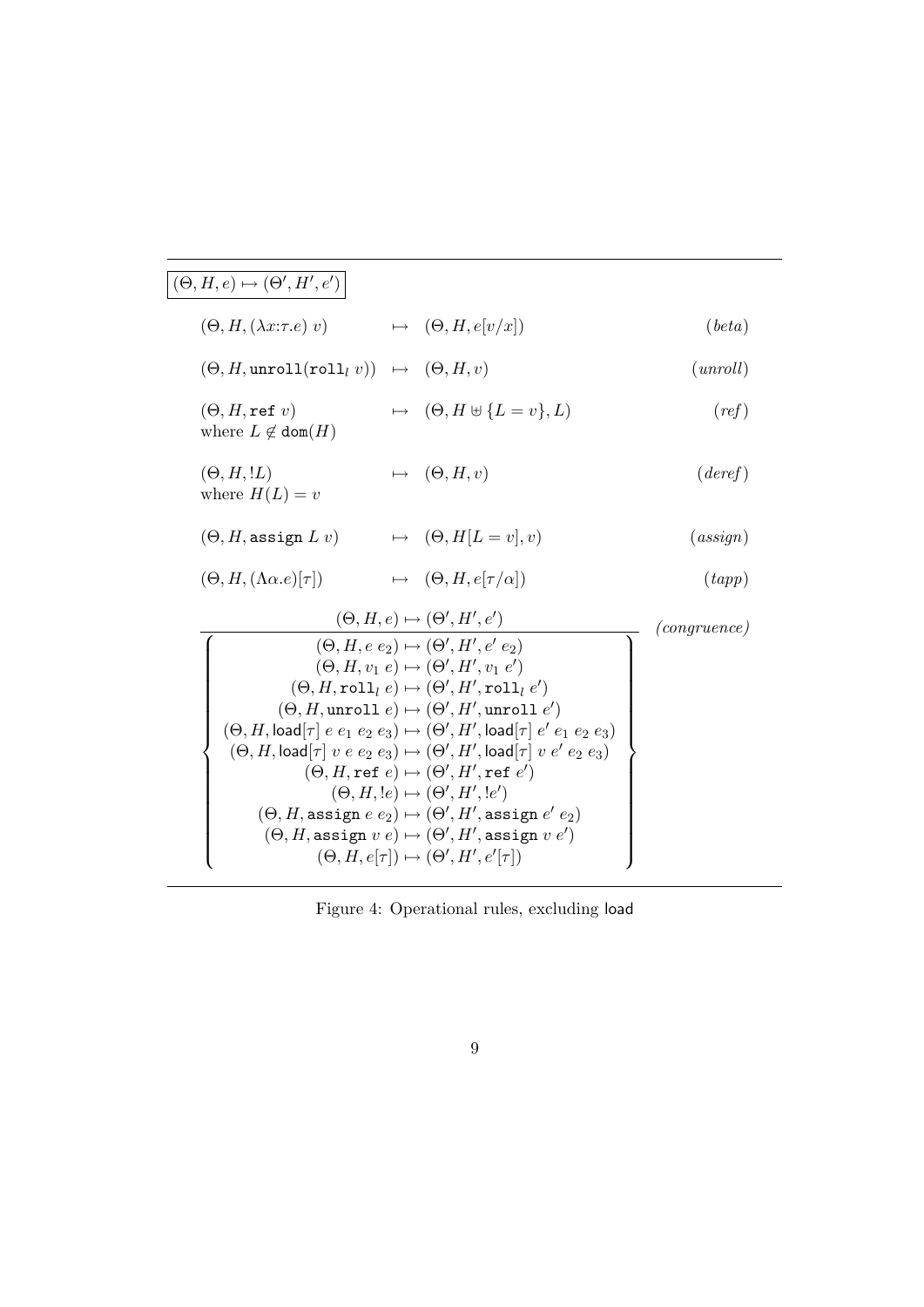

Figure 5: Well-formedness for types, type heaps, contexts, value heap typings, and value heaps

$$
\frac{\{\}\vdash (\Theta, H, e) : \tau}{\vdash (\Theta, H, e) : \tau}
$$

Figure 5 presents well-formedness conditions for types, type heaps, contexts, value heap typings, and value heaps. Types are checked for well-formedness in relation to a type heap X and a type variable context  $\Delta$ . The former is used to make sure that a named type  $l$  is present in the type heap, and the latter is used to make sure a type variable  $\alpha$  is properly quantified. A type heap X is well-formed if all of the types mentioned in its range are well-formed. This rule in combination with the one for named types allows named types to be mutually recursive. Note that a well-formed type heap is closed; all of the labels appearing in its range are defined in the type heap itself.

Like type heaps, a value heap typing  $\Phi$  is well-formed if all of the types mentioned in its range are well-formed. A value heap is well-formed if the values therein may be typed with a given value heap typing. Value typing is checked via the expression typing relation, shown in Figure 6.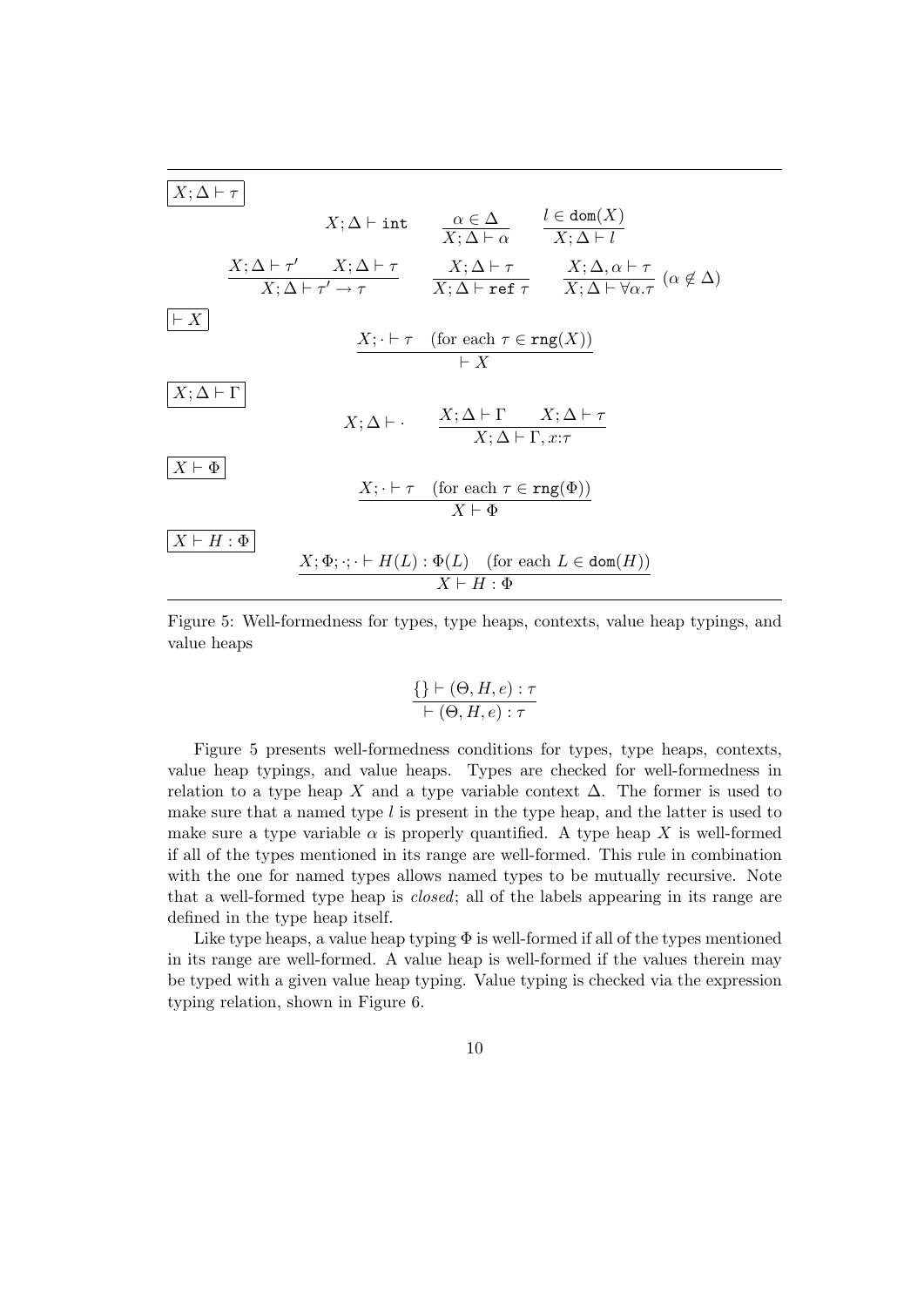Most of expression typing rules are standard. Noteworthy are the rules for load, and roll and unroll. As mentioned in the operational semantics, the first two term arguments, which are mapped at runtime to a type heap 'context' and a program, respectively, must have type int. The type argument  $\tau'$  indicates the expected type of the loaded program's term component. The third term argument is the 'successexpression' which is applied to the loaded code, so it must take an argument of type  $\tau'$ , returning a result of type  $\tau$ . The final term argument is the 'failure-expression' which is executed if loading fails; its type must match the return type  $\tau$  of the success condition so that the overall type of the load expression will be  $\tau$ .

We use unroll to coerce an expression  $e$  having some named type  $l$ . The result has type  $\tau$ , where l maps to  $\tau$  in the type heap X. We use roll<sub>l</sub> to coerce an expression e to named type l; if e has type  $\tau$  then the type heap X must map l to  $\tau$ . The semantics allows for named types to be opaque (abstract). In particular, the expression unrolle :  $\tau$  is only well-typed if  $X(l) = \tau$ . To make l abstract, we set  $X(l)$  to  $\perp$ , forbidding the coercion to the implementation type. In practice, label l is made abstract to loaded code by mapping it to  $\perp$  in the type heap mask X during loading.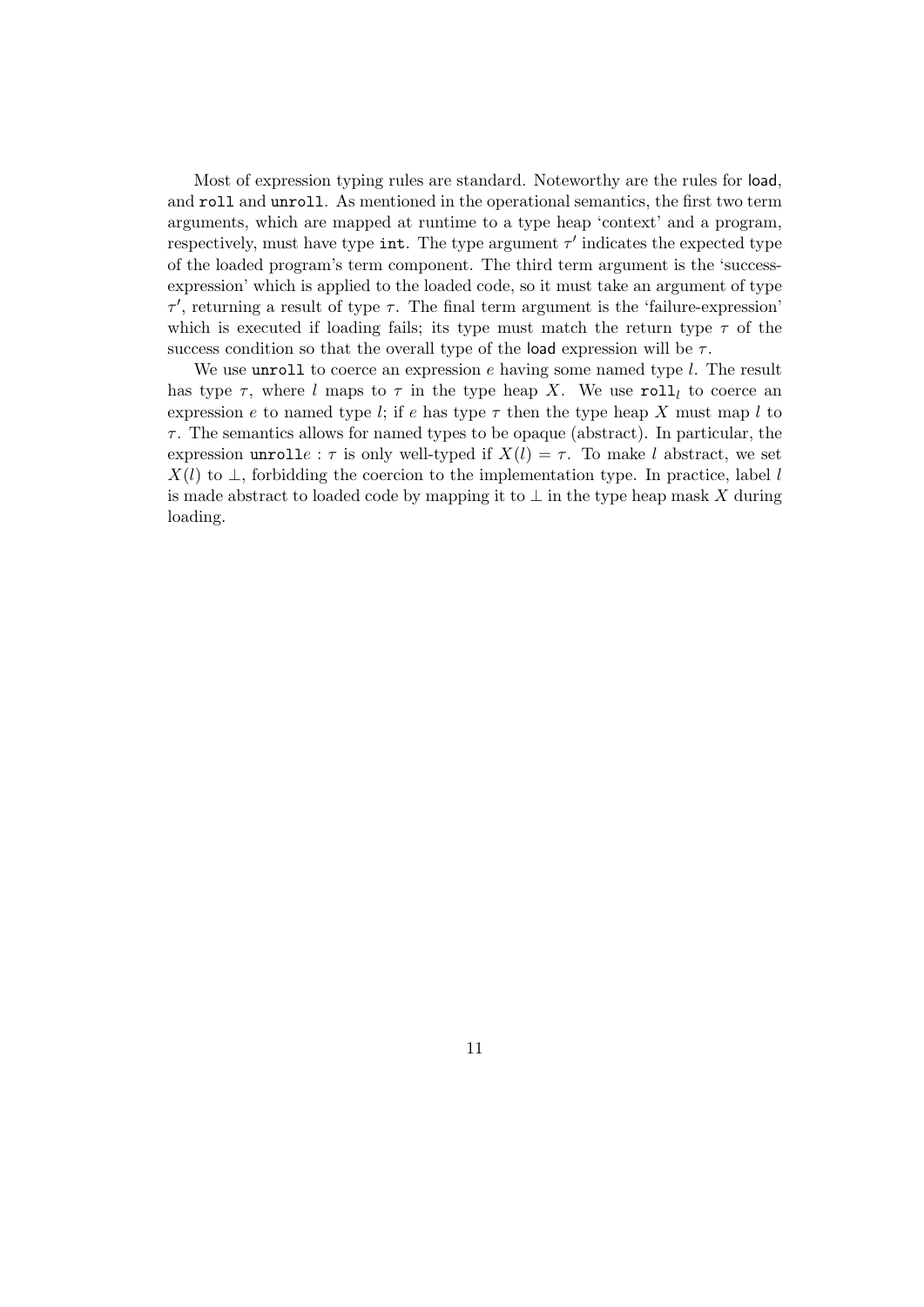# $\boxed{X; \Phi; \Delta; \Gamma \vdash e : \tau}$

$$
X; \Phi; \Delta; \Gamma \vdash e_0 : \text{int}
$$
  
\n
$$
X; \Phi; \Delta; \Gamma \vdash e_1 : \text{int}
$$
  
\n
$$
X; \Phi; \Delta; \Gamma \vdash e_2 : \tau' \to \tau
$$
  
\n
$$
X; \Phi; \Delta; \Gamma \vdash e_3 : \tau
$$
  
\n
$$
\overline{X; \Phi; \Delta; \Gamma \vdash \text{load}[\tau'] \ e_0 \ e_1 \ e_2 \ e_3 : \tau}
$$

 $X; \Phi ; \Delta ; \Gamma \vdash i : \texttt{int} \qquad X; \Phi ; \Delta ; \Gamma \vdash x : \Gamma (x) \qquad X; \Phi ; \Delta ; \Gamma \vdash L : \Phi (L) \texttt{ ref}$ 

| $\frac{X; \Phi; \Delta; \Gamma \vdash e : l}{X; \Phi; \Delta; \Gamma \vdash unroll \ e : \tau} (X(l) = \tau)$                                                        | $\frac{X; \Phi; \Delta; \Gamma \vdash e : \tau}{X; \Phi; \Delta; \Gamma \vdash \texttt{roll}_l e : l} (X(l) = \tau)$                 |  |  |  |  |
|----------------------------------------------------------------------------------------------------------------------------------------------------------------------|--------------------------------------------------------------------------------------------------------------------------------------|--|--|--|--|
| $X; \Phi; \Delta; \Gamma, x: \tau' \vdash e : \tau \qquad X; \Delta \vdash \tau'$<br>$X; \Phi; \Delta; \Gamma \vdash \lambda x : \tau'.e : \tau' \rightarrow \tau$   |                                                                                                                                      |  |  |  |  |
| $X; \Phi; \Delta; \Gamma \vdash e_1 : \tau' \rightarrow \tau \qquad X; \Phi; \Delta; \Gamma \vdash e_2 : \tau'$<br>$X; \Phi; \Delta; \Gamma \vdash e_1 \ e_2 : \tau$ |                                                                                                                                      |  |  |  |  |
| $X; \Phi; \Delta; \Gamma \vdash \Lambda \alpha. e : \forall \alpha. \tau$ $X; \Phi; \Delta; \Gamma \vdash e[\tau'] : \tau[\tau'/\alpha]$                             | $X; \Phi; \Delta, \alpha; \Gamma \vdash e : \tau$ $X; \Phi; \Delta; \Gamma \vdash e : \forall \alpha. \tau$ $X; \Delta \vdash \tau'$ |  |  |  |  |
| $X; \Phi; \Delta; \Gamma \vdash e : \tau$<br>$X; \Phi; \Delta; \Gamma \vdash \texttt{ref } e : \tau \texttt{ref}$ $X; \Phi; \Delta; \Gamma \vdash !e : \tau$         | $X ; \Phi ; \Delta ; \Gamma \vdash e : \tau$ ref                                                                                     |  |  |  |  |
| $X; \Phi; \Delta; \Gamma \vdash e_1 : \tau$ ref<br>$X; \Phi; \Delta; \Gamma \vdash e_2 : \tau$                                                                       |                                                                                                                                      |  |  |  |  |
| $X; \Phi; \Delta; \Gamma \vdash \mathtt{assign}\ e_1\ e_2 : \tau$                                                                                                    |                                                                                                                                      |  |  |  |  |

Figure 6: Expression typing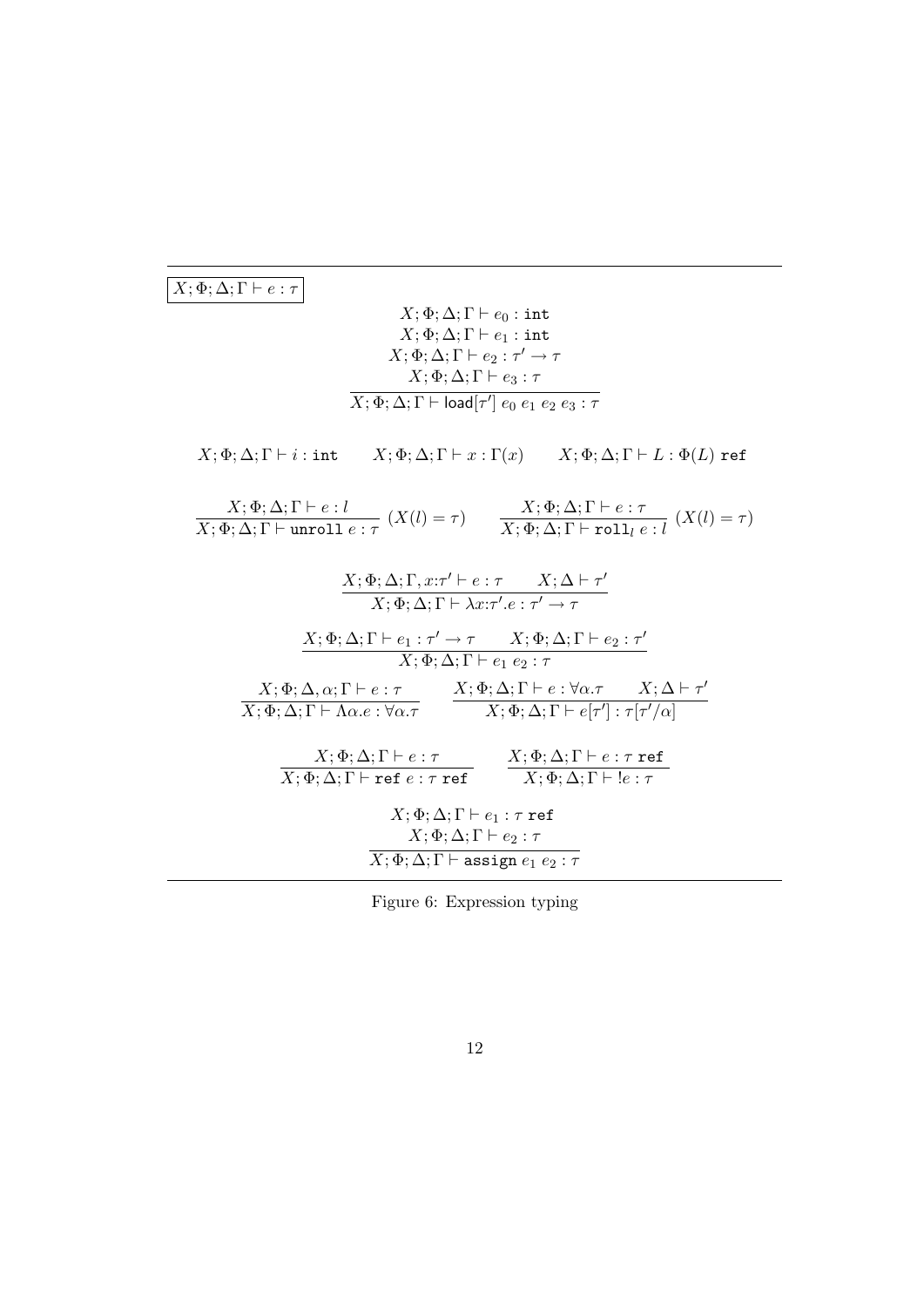# 5 Properties of the formal system

The important formal property of this system is that it is *type-safe* (this property is also called type-soundness). In particular, if a program is well-typed, it will execute in a well-defined fashion indefinitely, or until it completes with a particular value. Formally stated:

Theorem 5.1 (Type Safety)  $If \vdash (\Theta, H, e) : \tau \text{ and } (\Theta, H, e) \mapsto^* (\Theta', H', e') \text{ then}$  $(\Theta', H', e')$  then either e' is a value or may be further reduced by some rule of the operational semantics.

Note that  $\mapsto^*$  is the multi-step reduction relation, indicating one or more applications of the single-step relation  $\mapsto$ . Type safety is proven using the standard technique of showing subject reduction and progress:

Lemma 5.2 (Subject Reduction)  $If \vdash (\Theta, H, e) : \tau \text{ and } (\Theta, H, e) \mapsto (\Theta', H', e')$ then  $\vdash (\Theta', H', e') : \tau$ 

**Lemma 5.3 (Progress)** If  $\vdash (\Theta, H, e) : \tau$  and e is not a value, then there exists a  $(\Theta', H', e')$  such that  $(\Theta, H, e) \mapsto (\Theta', H', e').$ 

Stated informally, subject reduction indicates that if a given program has a type  $\tau$ , and it may take (at least) one reduction step, then the resulting program, after applying the reduction rule, still has type  $\tau$ . Progress indicates that if a well-typed program cannot take an evaluation step, then it must be a value having type  $\tau$ . The following chapter presents proofs for these properties.

# 6 Proofs

Our presentation of the proofs of soundness is bottom-up, starting with properties of the system needed for the final proof. We start with properties of type heaps, then properties of value heaps, then properties of type derivations, and finally the proof of type-safety.

## 6.1 Properties of Type Heaps

All of the Lemmas (and their corollaries) developed in this subsection are for the purpose of proving the load case of the subject reduction, in Section 6.4.

**Lemma 6.1 (Type Heap Equalities)** Suppose  $A, B, C, D$  are type heaps, then

$$
1. \ (A \oplus B) \oplus C = A \oplus (B \oplus C)
$$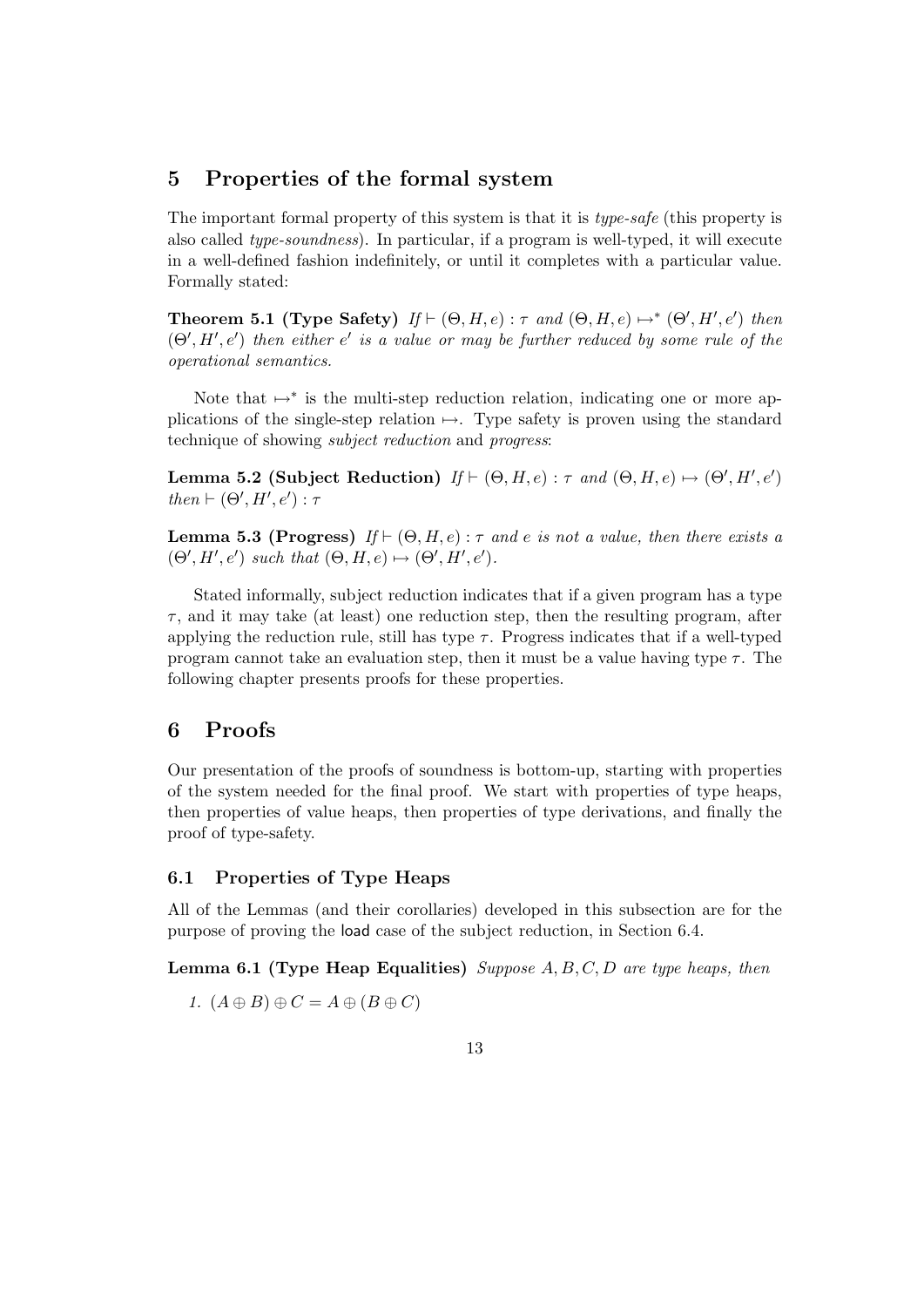2.  $(A \oplus B) = (B \oplus A)$ 3. if  $A \mid B$  then  $A \oplus B = A \oplus B$ 4. if  $A \precsim C$ ,  $B \precsim D$ ,  $A \sim B$  and  $C \sim D$ ,  $A \mid D$ ,  $B \mid C$ , then  $(A \oplus B) \precsim (C \oplus D)$ 5. if  $B \preceq A$  then  $(A - B) \uplus B = A \oplus B$ . 6. if  $A \leq B$  then  $A \preceq B$ 7. if  $A \leq B$  then  $A \oplus B = A$ 8. if  $A \preceq B$  then  $A \sim B$ 9. if  $B \leq A$  and  $C \mid (B - A)$  then  $C - B = C - A$ 

**Proof of 4** This fails if for some l,  $(A \oplus B)(l) = \perp$  and  $(C \oplus D)(l) = \tau$ . Assume  $A(l) = \bot$ . Then  $C(l) = \bot$ , if  $l \in \text{dom}(C)$  as  $A \precsim C$ . Furthermore  $l \notin \text{dom}(D)$  as A | D. So  $(C \oplus D)(l) = \perp$  if anything. Analogous reasoning if  $B(l) = \perp$ .

**Proof of 5** If  $l \in A$  and not in B then trivially  $(A \oplus B)(l) = ((A - B) \oplus B)(l)$ , likewise if  $l \in B$  and not A, and if  $A(l) = B(l)$ . Suppose  $A(l) = \perp$  and  $B(l) = \tau$ , then  $(A \oplus B)(l) = \tau$  and  $(A - B)(l)$  is undefined so  $(A - B) \oplus B(l) = \tau$ . The reverse case, where  $A(l) = \tau$  and  $B(l) = \bot$  cannot happen by assumption.

**Proof of 9** As C does not include labels in B that are not in A, then removing the labels from C that are in B is the same as removing only the ones from  $A$ .

Lemma 6.2 (Type Heap Merge)  $If \vdash X_A$  and  $\vdash X_B$  then  $\vdash X_A \oplus X_B$ .

Lemma 6.3 (Type Heap Weakening) Suppose  $X \oplus X'$  is well-defined.

- 1. If  $X; \Delta \vdash \tau$  then  $(X \oplus X'); \Delta \vdash \tau$
- 2. If  $X \vdash \Phi$  then  $X \oplus X' \vdash \Phi$
- 3. If  $X; \Phi; \Delta; \Gamma \vdash e : \tau \text{ then } X \oplus X'; \Phi; \Delta; \Gamma \vdash e : \tau.$
- 4. If  $X \vdash H : \Phi$  then  $X \oplus X' \vdash H : \Phi$

#### Proof

1. Proof is by induction on  $X; \Delta \vdash \tau$ . If  $\tau = \alpha$  then  $(X \oplus X'); \Delta \vdash \alpha$ . If  $\tau = \text{int then } (X \oplus X')$ ;  $\Delta \vdash \text{int. If } \tau = l \text{ then } l \text{ is still in the domain of }$  $X \oplus X'$  (though its range might change), so  $(X \oplus X')$ ;  $\Delta \vdash l$ . The remaining cases follow by induction.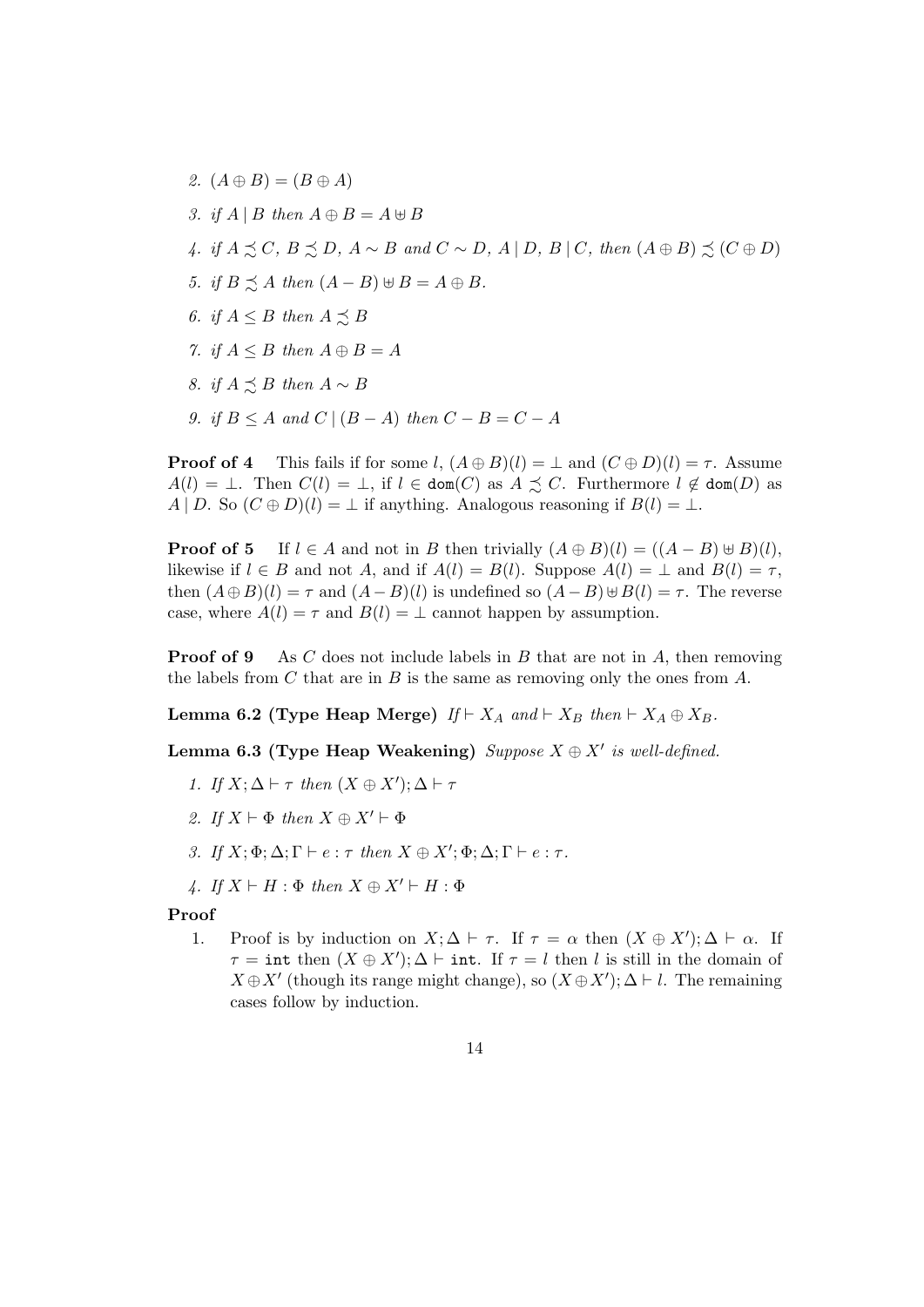- 2. We are given that for each  $\tau \in \text{rng}(\Phi)$ ,  $X \vdash \tau$ . It follows by 1 that  $X \oplus X' \vdash \tau.$
- 3. Proof is by induction on  $X; \Phi; \Delta; \Gamma \vdash e : \tau$ . This follows trivially or by induction for every rule except: If  $e$  is an abstraction or a type application, then Part 1 is also needed to verify the type added to the context. If  $e$ is unroll e' or roll<sub>l</sub> e' then we note that because  $X(l) = \tau$ , then by the definition of  $X \oplus X'$ ,  $(X \oplus X')(l) = \tau$  as well, and the rest follows by induction.
- 4. We are given that for each  $L \in \text{dom}(H)$  that  $X; \Phi$ ;  $\cdot \cdot \vdash H(L) : \Phi(L)$ . It follows by 3 that  $X \oplus X'$ ;  $\Phi$ ;  $\vdash H(L)$ :  $\Phi(L)$ .

**Corollary 6.4** Suppose  $X \uplus X'$  is well-defined.

- 1. If  $X; \Delta \vdash \tau$  then  $X \uplus X'; \Delta \vdash \tau$
- 2. If  $X \vdash \Phi$  then  $X \uplus X' \vdash \Phi$
- 3. If  $X; \Phi; \Delta; \Gamma \vdash e : \tau \text{ then } X \uplus X'; \Phi; \Delta; \Gamma \vdash e : \tau.$
- 4. If  $X \vdash H : \Phi$  then  $X \uplus X' \vdash H : \Phi$

Lemma 6.5 (Type Heap Redundancy Elimination)  $If X \leq X'$  and  $X \oplus X'' \vdash$  $\tau$  then  $X \oplus (X'' - X') \vdash \tau$ 

## Proof

(Sketch) Any label in  $X''$  that is also in  $X'$  will also be in X as that type heap contains all of the labels of  $X'$ . Therefore subtracting out the redundant labels will not interefere with type well-formedness.

#### 6.2 Properties of Value Heaps

The Lemmas (and their corollaries) developed in this subsection are used in the proof of subject reduction for the load and ref cases.

Lemma 6.6 (Value Heap Weakening) If  $X \vdash \Phi$ ,  $X \vdash H : \Phi$ ,  $X; \Phi$ ;  $\cdot \cdot \cdot \vdash e : \tau$ and given some  $L' \notin \text{dom}(\Phi)$  and some type  $\tau'$  such that  $X; \cdot \vdash \tau'$ , then

- 1.  $X \vdash (\Phi \uplus \{L' : \tau'\})$
- 2.  $X \vdash H : (\Phi \uplus \{L' : \tau'\})$
- 3.  $X; (\Phi \uplus \{L' : \tau'\}); \cdot; \cdot \vdash e : \tau$

Proof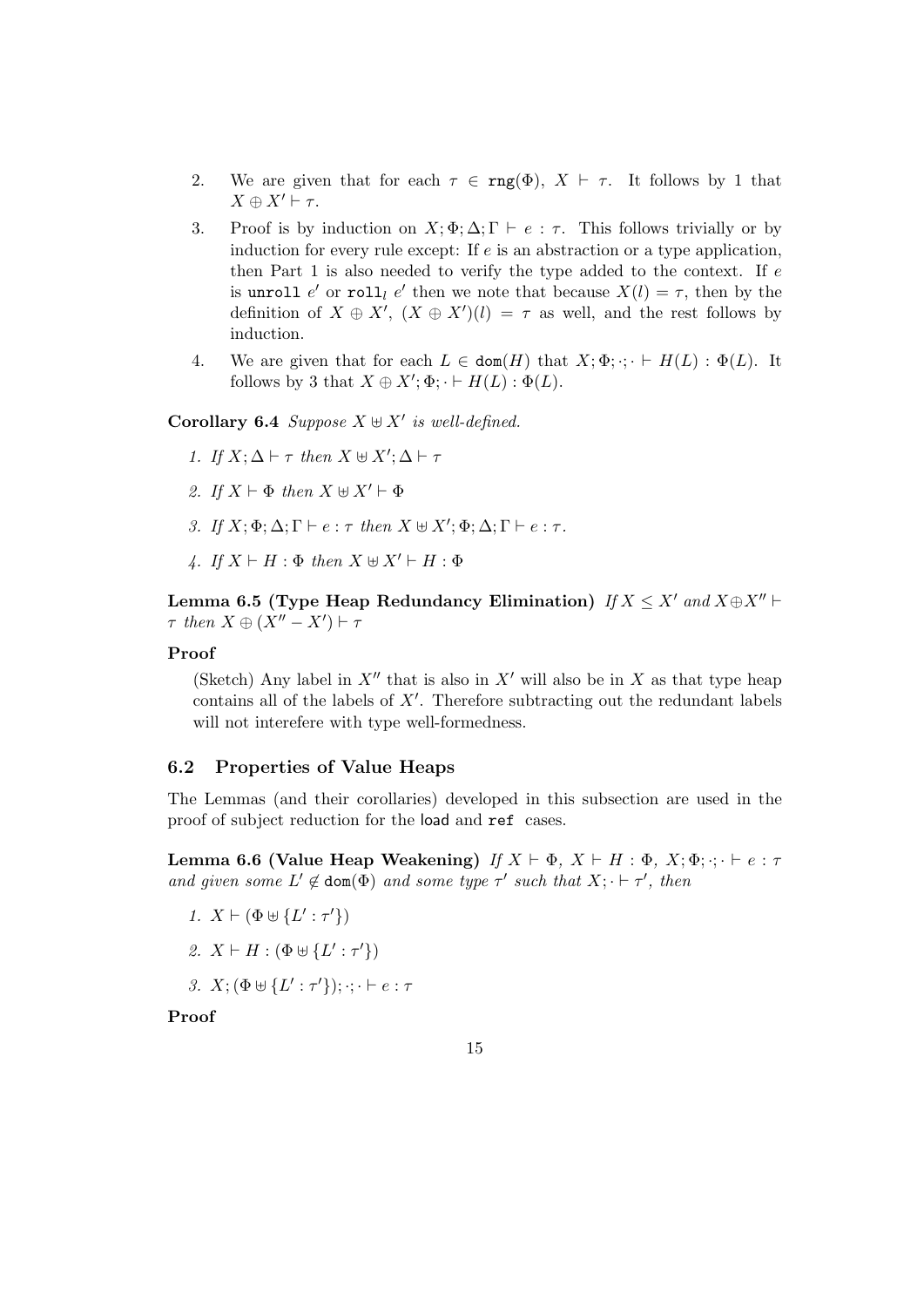- 1. We must show that for all  $\tau \in \text{rng}(\Phi \uplus \{L' : \tau'\})$ ,  $X \vdash \tau$ . If  $\tau \in \text{rng}(\Phi)$ , then this is true by inversion of  $X \vdash \Phi$ . If  $tau \notin \text{rng}(\Phi)$  then  $\tau = \tau'$ , and we are given that  $X; \cdot \vdash \tau'.$
- 2. This follows trivially by assumption, since we have not changed the domain of  $H$ .
- 3. Proof by induction on  $X; \Phi$ ;  $\cdot$ ;  $\cdot \vdash e : \tau$ . Follows trivially or by induction. In the abstraction and type application cases, we need to use 1 for the introduction of the new type, and for  $e = L$ , we have  $\Phi(L) = \tau = (\Phi \cup \{L\})$ .  $\tau'\})(L).$

Corollary 6.7 If  $X \vdash \Phi$  and  $X \vdash H : \Phi$ , and given some  $\Phi'$  such that  $X \vdash \Phi'$  and  $\Phi | \Phi', then$ 

- 1.  $X \vdash (\Phi \uplus \Phi')$
- 2.  $X \vdash H : (\Phi \uplus \Phi')$
- 3.  $X; (\Phi \uplus \Phi'); \cdot; \cdot \vdash e : \tau$

Lemma 6.8 (Value Heap Redundancy Elimination) If  $X \vdash H : \Phi$ , and there exists some  $L' \in \text{dom}(\Phi)$  s.t.  $L' \notin \text{dom}(H)$ , then  $X \vdash H : \{L : \tau | L : \tau \in \Phi, L \neq L'\}.$ 

#### Proof

We must show that for all  $L \in \text{dom}(H), H(L) : (\{L : \tau | L : \tau \in \Phi, L \neq L'\}(L)).$ But this is obvious, since we have only removed a label from  $\Phi$  that was not in H.

## 6.3 Properties of Type Derivations

Lemma 6.9 (Type in Type Substitution) If  $X; \Delta, \alpha \vdash \tau$  and  $X; \Delta \vdash \tau'$  then  $X; \Delta \vdash \tau[\tau'/\alpha]$ 

## Proof

Proof by induction on  $X; \Delta, \alpha \vdash \tau$ 

**Case 1:**  $X; \Delta, \alpha \vdash l$  or  $X; \Delta, \alpha \vdash$  int follows trivially.

**Case 2:**  $X; \Delta, \alpha \vdash \alpha$  since by assumption  $X; \Delta \vdash \alpha | \tau' / \alpha$ .

Remaining cases follow by simple induction.

The following lemma is used in the ref case of subject reduction.

Lemma 6.10 (Regularity)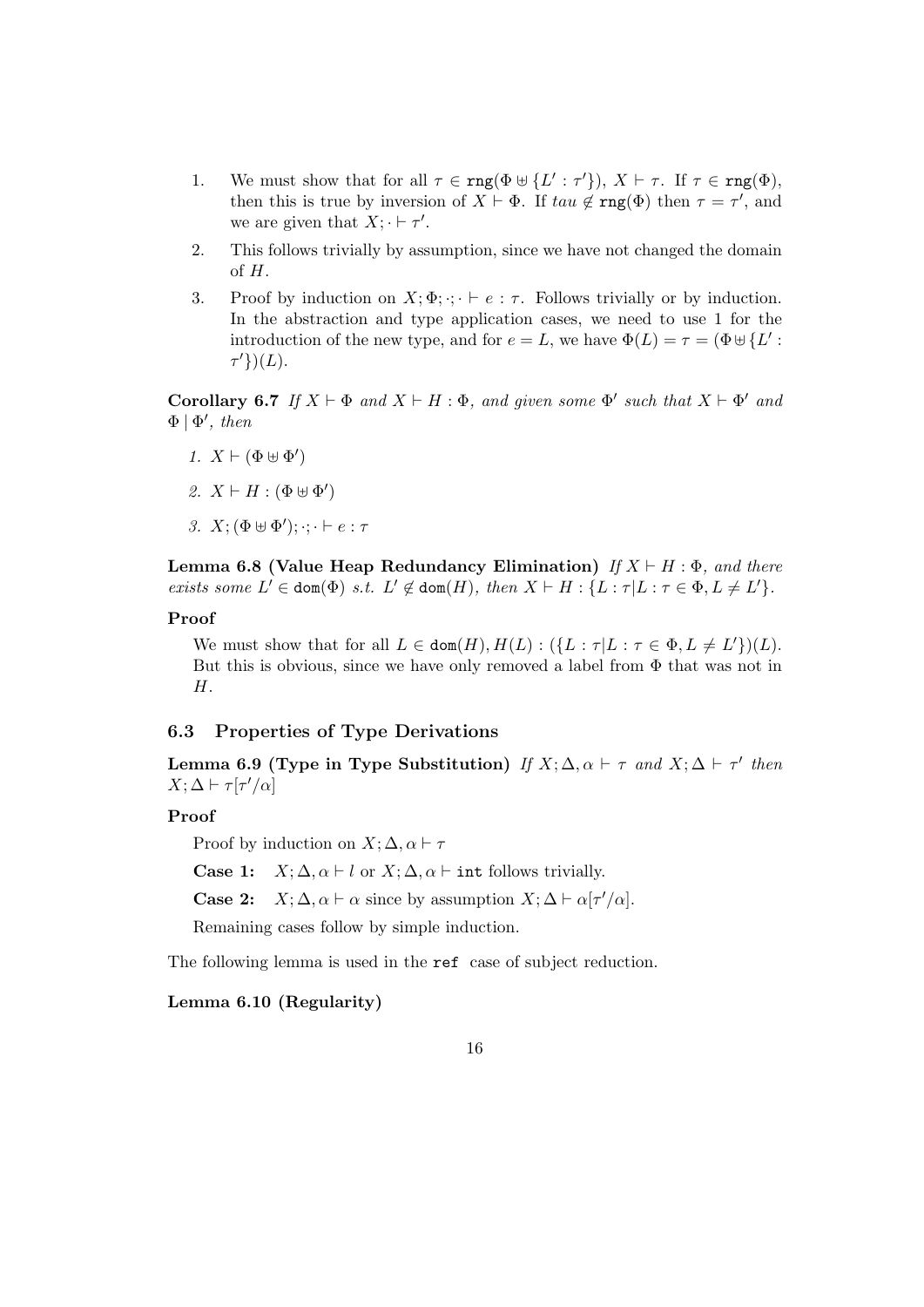If  $X; \Phi; \Delta; \Gamma \vdash v : \tau, \vdash X, X; \Delta \vdash \Gamma$ , and  $X \vdash \Phi$ , then  $X; \Delta \vdash \tau$ .

## Proof

The proof proceeds by induction on the derivation  $X; \Phi; \Delta; \Gamma \vdash e : \tau$ .

Case 1:  $X; \Phi; \Delta; \Gamma \vdash i : \text{int. Follows directly that } X; \Delta \vdash \text{int.}$ 

**Case 2:**  $X; \Phi; \Delta; \Gamma \vdash L : \Phi(L)$ . By assumption  $X \vdash \Phi$ , and by inversion  $X; \cdot \vdash \Phi(L).$ 

**Case 3:**  $X; \Phi; \Delta; \Gamma \vdash y : \Gamma(y)$ . By assumption  $X; \Delta \vdash \Gamma$ , so  $X; \Delta \vdash \Gamma(y)$ .

Case 4:  $X; \Phi; \Delta; \Gamma \vdash \lambda x : \tau'.e : \tau' \to \tau$ . By inversion  $X; \Delta \vdash \tau'.$  As a result,  $X; \Delta \vdash \Gamma, x: \tau'$ , as  $\tau'$  is well-formed. Therefore, by induction  $X; \Delta \vdash \tau$ . Thus,  $X; \Delta \vdash \tau' \rightarrow \tau.$ 

**Case 5:**  $X; \Phi; \Delta; \Gamma \vdash e_1 \ e_2 : \tau$ . By induction  $X; \Delta \vdash \tau' \rightarrow \tau$ , and by inversion  $X; \Delta \vdash \tau.$ 

Case 6:  $X; \Phi; \Delta; \Gamma \vdash \text{load}[\tau'] e_0 e_1 e_2 e_3 : \tau$ . By induction.

Case 7:  $X; \Phi; \Delta; \Gamma \vdash \text{roll}_l e : l$ . By the rule side-condition  $X(l) = \tau$ , thus  $X; \Delta \vdash l$ .

**Case 8:**  $X; \Phi; \Delta; \Gamma \vdash$  unroll  $e : \tau$ . By the rule side-condition  $X(l) = \tau$ , and by assumption  $\vdash X$ , so  $X$ ;  $\vdash \tau$ . By weakening,  $X$ ;  $\Delta \vdash \tau$ .

Case 9:  $X; \Phi; \Delta; \Gamma \vdash$  ref  $e : \tau$  ref. By induction  $X; \Delta \vdash \tau$ , so  $X; \Delta \vdash \tau$  ref follows directly.

**Case 10:**  $X; \Phi; \Delta; \Gamma \vdash \text{!} e : \tau$ . By induction  $X; \Delta \vdash \tau \text{ ref}$ , and by induction again  $X; \Delta \vdash \tau$ .

Case 11:  $X; \Phi; \Delta; \Gamma \vdash \text{assign } e_1e_2 : \tau$ . By induction.

**Case 12:**  $X; \Phi; \Delta; \Gamma \vdash e : \forall \alpha. \tau$ . By induction.

Case 13:  $X; \Phi; \Delta; \Gamma \vdash e[\tau'] : \tau[\tau'/\alpha],$  so by inversion  $X; \Phi; \Delta, \alpha; \Gamma \vdash e : \tau$ and  $X; \Delta \vdash \tau'$ . By induction  $X; \Delta, \alpha \vdash \tau$  and by type in type substitution,  $X; \Delta \vdash \tau[\tau'/\alpha].$ 

The following two lemmas are used in the proof of substitution, also below.

**Lemma 6.11 (Weakening)** If  $X$ ;  $\Phi$ ;  $\Delta$ ;  $\Gamma \vdash e : \tau$  and  $x \notin \text{dom}(\Gamma)$  and  $\alpha \notin \text{dom}(\Delta)$ , then  $X; \Phi; \Delta; \Gamma, x: \tau' \vdash e : \tau$ , and  $X; \Phi; \Delta, \alpha; \Gamma \vdash e : \tau$ . Moreover, the latter derivations have the same depth as the former.

**Lemma 6.12 (Permutation)** If  $X; \Phi; \Delta; \Gamma \vdash e : \tau$  with  $\Gamma'$  is a permutation of  $\Gamma$ and  $\Delta'$  is a permutation of  $\Delta$ , then  $X; \Phi; \Delta; \Gamma' \vdash e : \tau$ , and  $X; \Phi; \Delta'; \Gamma \vdash e : \tau$ . Moreover, the latter derivations have the same depth as the former.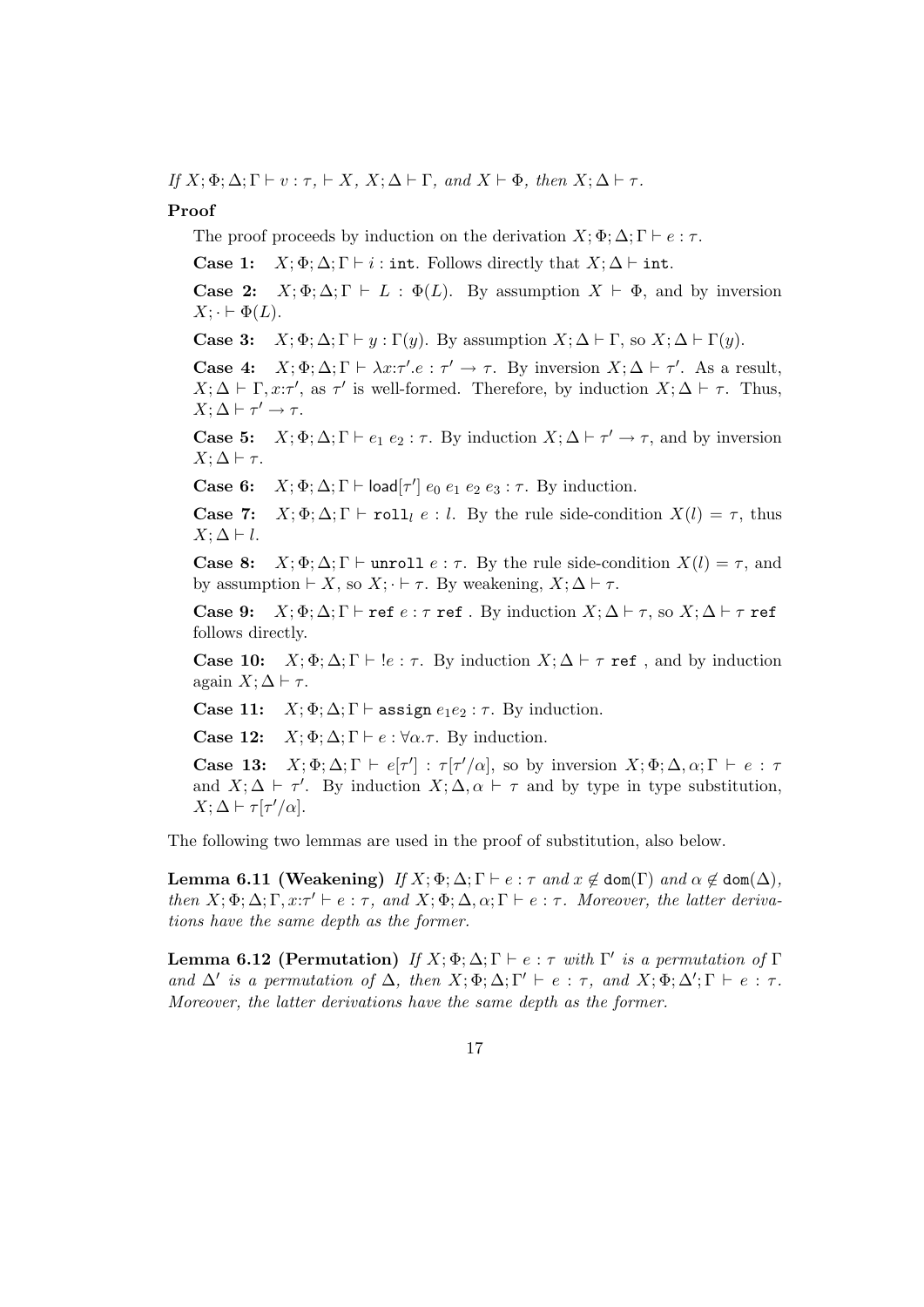Lemma 6.13 (Substitution) If  $X; \Phi; \Delta; \Gamma, x; \tau' \vdash e : \tau$  and  $X; \Phi; \Delta; \Gamma \vdash e' : \tau'$ then  $X; \Phi; \Delta; \Gamma \vdash e[e'/x] : \tau$ .

## Proof

Proof is by induction on  $X; \Phi; \Delta; \Gamma, x : \tau' \vdash e : \tau$ .

Case 1:  $X; \Phi; \Delta; \Gamma, x: \tau' \vdash i : \text{int}$ 

Therefore  $e[e'/x] = i$ , and  $X; \Phi; \Delta; \Gamma \vdash i : \text{int.}$ 

Case 2:  $X; \Phi; \Delta; \Gamma, x: \tau' \vdash L : \Phi(L)$ .

Therefore  $e[e'/x] = L$ , and  $X; \Phi; \Delta; \Gamma \vdash L : \Phi(L)$ .

Case 3:  $X; \Phi; \Delta; \Gamma, x : \tau' \vdash y : (\Gamma, x : \tau')(y).$ 

If  $y = x$  then  $y[e'/x] = e'$ . By assumption,  $X; \Phi; \Delta; \Gamma \vdash e' : \tau'$ , and the result follows from  $\tau = \tau'$ . Otherwise,  $y[e'/x] = y$  and  $X; \Phi; \Delta; \Gamma \vdash y : \Gamma(y)$ .

Case 4:  $X; \Phi; \Delta; \Gamma, x : \tau' \vdash \lambda y : \tau'' \cdot e : \tau'' \rightarrow \tau$ 

Follows by induction (with Weakening and Permutation):  $X; \Phi; \Delta; \Gamma, y; \tau''$  $e[e'/x] : \tau$ . Therefore,  $X; \Phi; \Delta; \Gamma \vdash (\lambda y : \tau'' \cdot e)[e'/x] : \tau'' \rightarrow \tau$ .

Case 5:  $X; \Phi; \Delta; \Gamma, x : \tau' \vdash e_1 \ e_2 : \tau$ .

Follows by induction:  $X; \Phi; \Delta; \Gamma \vdash e_1[e'/x] : \tau'' \to \tau$  and  $X; \Phi; \Delta; \Gamma \vdash e_2[e'/x]$ :  $τ''$ . Therefore,  $X; \Phi; \Delta; \Gamma \vdash (e_1e_2)[e'/x] : τ.$ 

Case 6:  $X; \Phi; \Delta; \Gamma, x; \tau' \vdash \text{load}[\tau''] e_0 e_1 e_2 e_3 : \tau.$ 

Follows by induction:  $X; \Phi; \Delta; \Gamma \vdash e_0[e'/x] : \text{int}, X; \Phi; \Delta; \Gamma \vdash e_1[e'/x] : \text{int}, X; \Phi \vdash \Delta; \Gamma \vdash e_2[e'/x] : \text{int}, X; \Phi \vdash \Delta; \Gamma \vdash e_3[e'/x] : \text{int}, X; \Phi \vdash \Delta; \Gamma \vdash e_4[e'/x] : \text{int}, X; \Phi \vdash \Delta; \Gamma \vdash e_5[e'/x] : \text{int}, X; \Phi \vdash \Delta; \Gamma \vdash e_6[e'/x] : \text{int}, X; \Phi \vd$  $X; \Phi; \Delta; \Gamma \vdash e_2[e'/x] : \tau'' \rightarrow \tau$ , and  $X; \Phi; \Delta; \Gamma \vdash e_3[e'/x] : \tau$ , so therefore  $X; \Phi ; \Delta ; \Gamma \vdash ($ load $[\tau'']\ e_1\ e_2\ e_3) [e'/x] : \tau.$ 

Case 7:  $X; \Phi; \Delta; \Gamma, x : \tau' \vdash \texttt{roll}_l e : l.$ 

Follows by induction:  $X; \Phi; \Delta; \Gamma \vdash e[e'/x] : \tau'',$  so  $X; \Phi; \Delta; \Gamma \vdash (\texttt{roll}_l \ e)[e'/x] : l'$ 

Case 8:  $X; \Phi; \Delta; \Gamma, x : \tau' \vdash \text{unroll } e : \tau.$ 

Follows by induction:  $X; \Phi; \Delta; \Gamma \vdash e[e'/x] : l$ , so  $X; \Phi; \Delta; \Gamma \vdash (unroll e)[e'/x]$ :  $\tau$ .

Case 9:  $X; \Phi; \Delta; \Gamma, x : \tau' \vdash \text{ref } e : \tau \text{ ref}.$ 

Follows by induction:  $X; \Phi; \Delta; \Gamma \vdash e[e'/x] : \tau$ , so  $X; \Phi; \Delta; \Gamma \vdash (\text{ref } e)[e'/x] :$  $\tau$  ref.

Case 10:  $X; \Phi; \Delta; \Gamma, x: \tau' \vdash !e : \tau$ .

Follows by induction:  $X; \Phi; \Delta; \Gamma \vdash e[e'/x] : \tau \text{ ref}$ , so  $X; \Phi; \Delta; \Gamma \vdash (!e)[e'/x] : \tau$ . Case 11:  $X; \Phi; \Delta; \Gamma, x : \tau' \vdash \text{assign } e_1 e_2 : \tau.$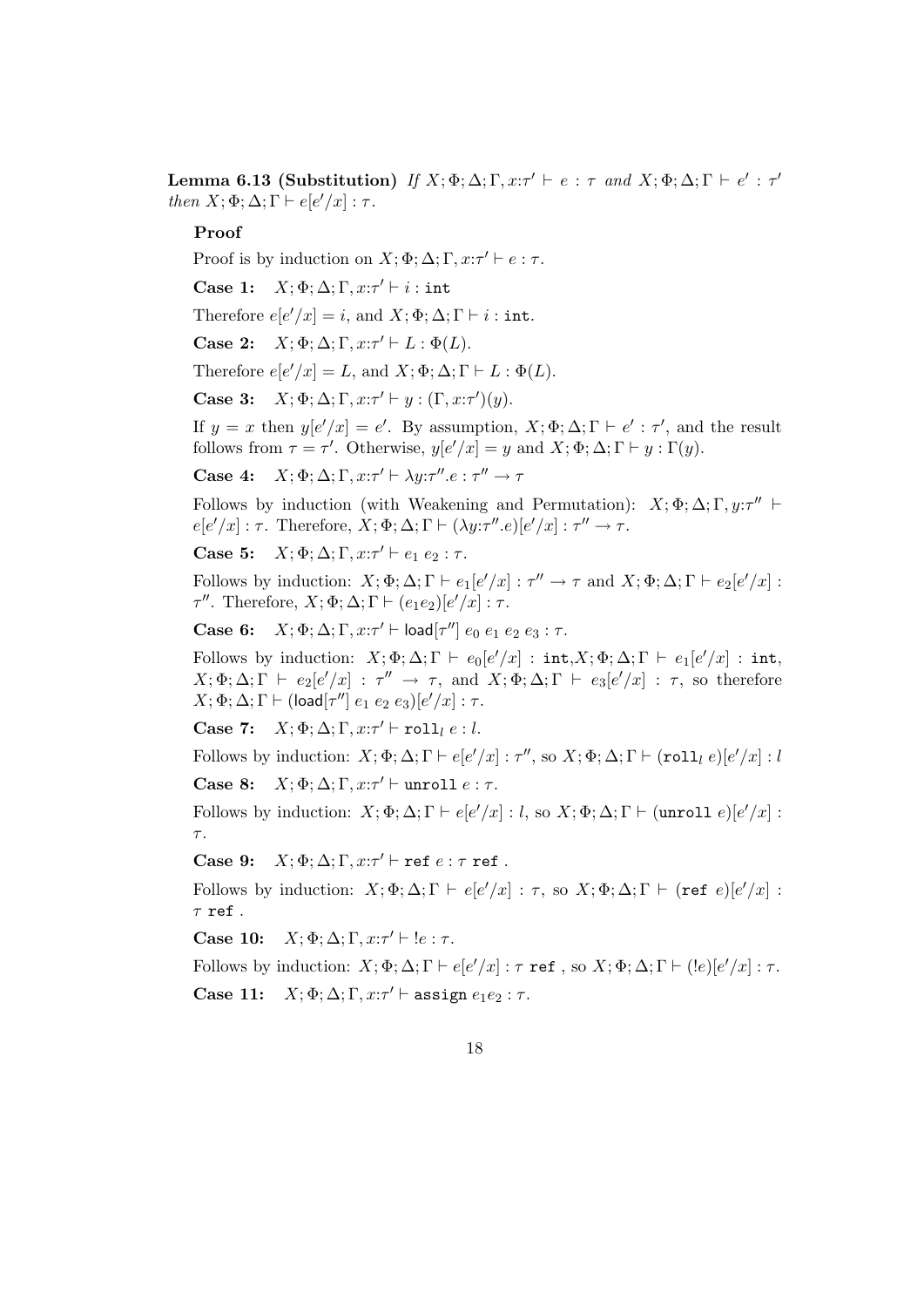Follows by induction:  $X; \Phi; \Delta; \Gamma \vdash e_1[e'/x] : \tau \text{ ref} \text{ and } X; \Phi; \Delta; \Gamma \vdash e_2[e'/x] : \tau.$ Therefore,  $X; \Phi; \Delta; \Gamma \vdash (\texttt{assign } e_1e_2)[e'/x] : \tau.$ 

Case 12:  $X; \Phi; \Delta; \Gamma, x : \tau' \vdash \Lambda \alpha.e : \forall \alpha.\tau$ . Follows by induction (with Weakening):  $X; \Phi; \Delta, \alpha; \Gamma \vdash e[e'/x] : \tau$ , so  $X; \Phi; \Delta, \alpha; \Gamma \vdash \Lambda \alpha. e[e'/x] : \forall \alpha. \tau$ .

Case 13:  $X; \Phi; \Delta; \Gamma, x : \tau' \vdash e[\tau'] : \tau[\tau'/\alpha]$ . Follows by induction:  $X; \Phi; \Delta, \alpha; \Gamma \vdash$  $e[e'/x]: \forall \alpha.\tau$ , so  $X; \Phi; \Delta; \Gamma \vdash (e[e'/x])[ \tau'] : \tau[\tau'/\alpha].$ 

Lemma 6.14 (Type Substitution)  $If \vdash X$  and  $X; \Phi; \Delta, \alpha; \Gamma \vdash e : \tau$  and  $X; \Delta \vdash$  $\tau'$  then  $X; \Phi; \Delta; \Gamma \vdash e[\tau'/\alpha] : \tau[\tau'/\alpha]$ .

#### Proof

Proof is by induction on  $X; \Phi; \Delta, \alpha; \Gamma \vdash e : \tau$ . Most cases are trivial or by induction. Selected cases:

Case 1:  $X; \Phi; \Delta, \alpha; \Gamma \vdash \mathsf{load}[\tau''] e_1 e_2 e_3 : \tau.$ 

By induction:  $X; \Phi; \Delta; \Gamma \vdash e_0[\tau'/\alpha] : \texttt{int}, X; \Phi; \Delta; \Gamma \vdash e_1[\tau'/\alpha] : \texttt{int}, X; \Phi; \Delta; \Gamma \vdash$  $e_2[\tau'/\alpha] : (\tau'' \to \tau)[\tau'/\alpha],$  and  $X; \Phi; \Delta; \Gamma \vdash e_3[\tau'/\alpha] : \tau[\tau'/\alpha].$  By type in type substitution  $X; \Delta \vdash \tau''[\tau'/\alpha]$  so therefore  $X; \Phi; \Delta; \Gamma \vdash (\mathsf{load}[\tau''] \; e_0 \; e_1 \; e_2 \; e_3)[\tau'/\alpha]$ :  $\tau[\tau'/\alpha]$ .

Case 2:  $X; \Phi; \Delta, \alpha; \Gamma \vdash \text{roll}_l e : l.$ 

Follows by induction:  $X; \Phi; \Delta; \Gamma \vdash e[\tau'/\alpha] : \tau''[\tau'/\alpha]$ . As  $X(l) = \tau''$  and  $\vdash X$ then  $X; \cdot \vdash \tau''$ . Therefore  $X; \Phi; \Delta; \Gamma \vdash (\text{roll}_{l} e)[\tau'/\alpha] : l[\tau'/\alpha]$  since  $\tau''$  must be closed.

Case 3:  $X; \Phi; \Delta, \alpha; \Gamma \vdash \text{unroll } e : \tau[\tau'/\alpha].$ 

Follows by induction:  $X; \Phi; \Delta; \Gamma \vdash e[\tau'/\alpha] : l[\tau'/\alpha]$ , so  $X; \Phi; \Delta; \Gamma \vdash (unroll e)[\tau'/\alpha]$ :  $\tau[\tau'/\alpha]$ .

The following lemma is used in the proof of progress, to develop type soundness.

## Lemma 6.15 (Canonical Forms) If  $X; \Phi$ ;  $\vdash v : \tau$  and

- $\tau = \text{int then } v = i$ .
- $\tau = \tau_1 \rightarrow \tau_2$  then  $v = \lambda x : \tau.e.$
- $\tau = l$  then  $v = \text{roll}_l(v')$  for some v'.
- $\tau = \tau$  ref then  $v = L$ .
- $\tau = \forall \alpha \ldotp \tau$  then  $v = \Lambda \alpha \ldotp e$ .

#### Proof

Proof is by examination of the last step of the typing derivation  $X; \Phi$ ;  $\cdot : \cdot \vdash v : \tau$ . Most rules either require the expression to be a non-value or require a non-empty context. The remaining rules produce each of the types at the correct values.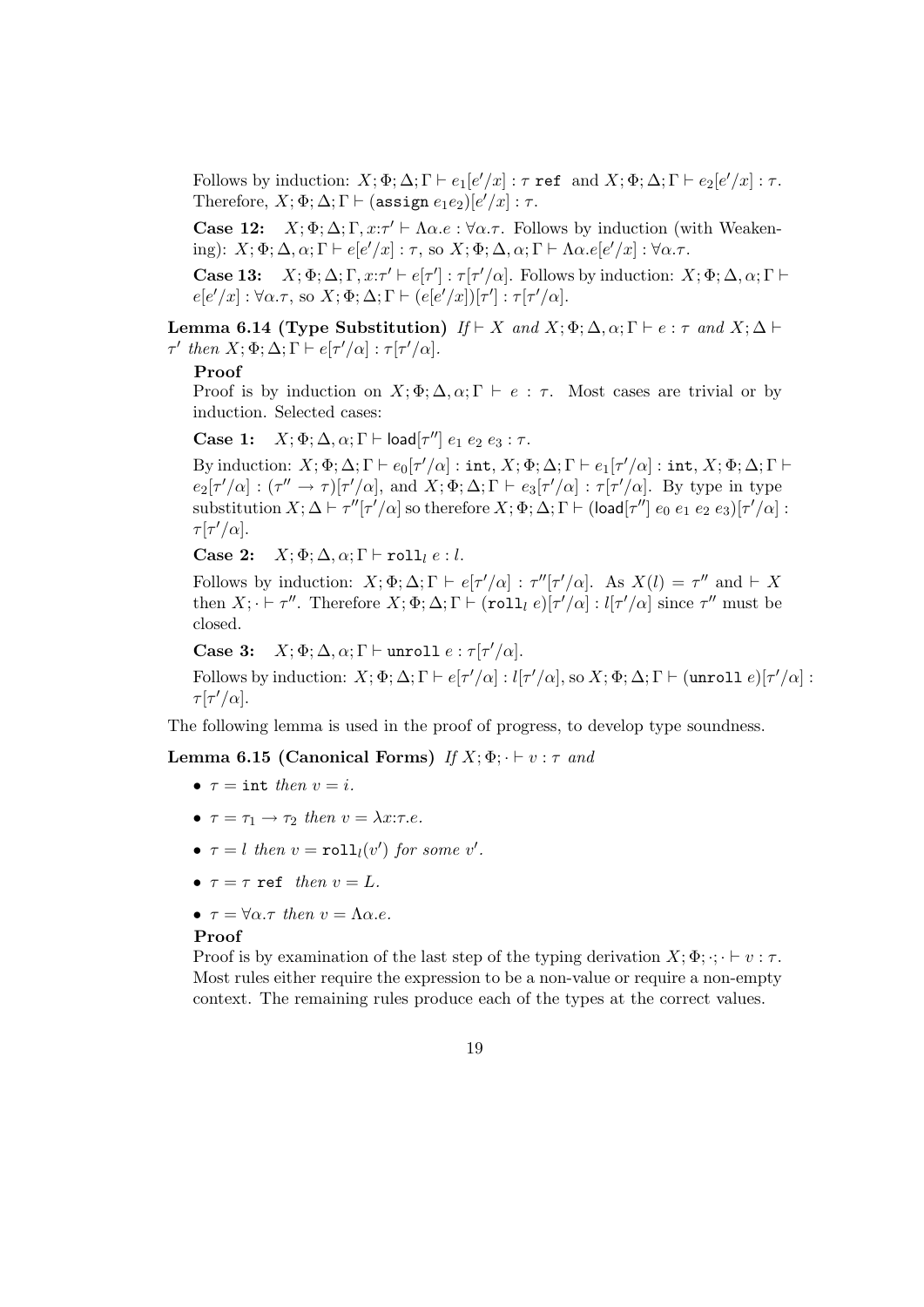## 6.4 Type Soundness

We establish type soundness in the standard manner, by proof of subject reduction and progress.

Lemma 6.16 (Subject Reduction)  $H \vdash (\Theta, H, e) : \tau$  and  $(\Theta, H, e) \mapsto (\Theta', H', e')$ then  $\vdash (\Theta', H', e') : \tau$ 

## Proof

 $\vdash (\Theta', H', e') : \tau$  is proven by showing that, for some  $\Phi'$ 

- (Type-heap well-formedness)  $\vdash X_I' \uplus X_H'$
- (Value-heap typing well-formedness)  $X'_I \oplus X'_H \vdash \Phi'$
- (Value-heap well-formedness)  $X'_I \uplus X'_H \vdash H' : \Phi'$
- (Expression well-formedness)  $X'_I \uplus X'_H$ ;  $\Phi'; \cdot; \cdot \vdash e' : \tau$

For brevity, we refer to these points in the proof as THWF, VHTWF, VHWF, and  $EWF$ , respectively, and except when otherwise noted, we assume that  $\Phi' = \Phi$  and that THWF, VHTWF, VHWF hold by assumption. The proof is by induction on the typing derivation  $\vdash (\Theta, H, e)$  (for some  $\Phi$ ), and on  $(\Theta, H, e) \mapsto (\Theta', H', e')$ .

**Case 1:** (beta)  $(\Theta, H, (\lambda x:\tau.e'')v) \mapsto (\Theta, H, e''[v/x])$ .

As e is an application, by inversion  $X_I \oplus X_H$ ;  $\Phi$ ;  $x: \tau' \vdash e'' : \tau$ , and  $X_I \oplus X_H$ ;  $\Phi$ ;  $\cdot$ ;  $\cdot \vdash$  $v : \tau'$ . EWF follows by substitution:  $X_I \uplus X_H$ ;  $\Phi$ ;  $\cdot$ ;  $\cdot \vdash e''[v/x]$ :  $\tau$ .

**Case 2:** (load-success)  $((X_I^1, X_H^1), H, \text{load}[\tau']h \text{ } i \text{ } e_2 \text{ } e_3) \mapsto ((X_I^3, X_H^3), H_3, e_2 \text{ } e)$ 

We must establish each of THWF, VHTWF, VHWF, and EWF. We know the following facts. From this evaluation rule:

- 1.  $\hat{h} = X$
- 2.  $\hat{i} = ((X_I^2, X_H^2), H_2, e)$
- 3.  $X_H^1 \vdash \hat{i} : \tau'$
- 4.  $(X_I^1, X)$  link  $(X_I^2, X_H^2) \Rightarrow (X_I^3, X')$
- 5.  $X_I^3 = X' \oplus X_H^1$
- 6.  $H_1$  link  $H_2 \Rightarrow H_3$
- 7.  $X_H^1 \leq X$
- 8.  $X_I^2 | (X_H^1 X)$

As linking is well-formed for both value heaps (by 6) and type heaps (by 4):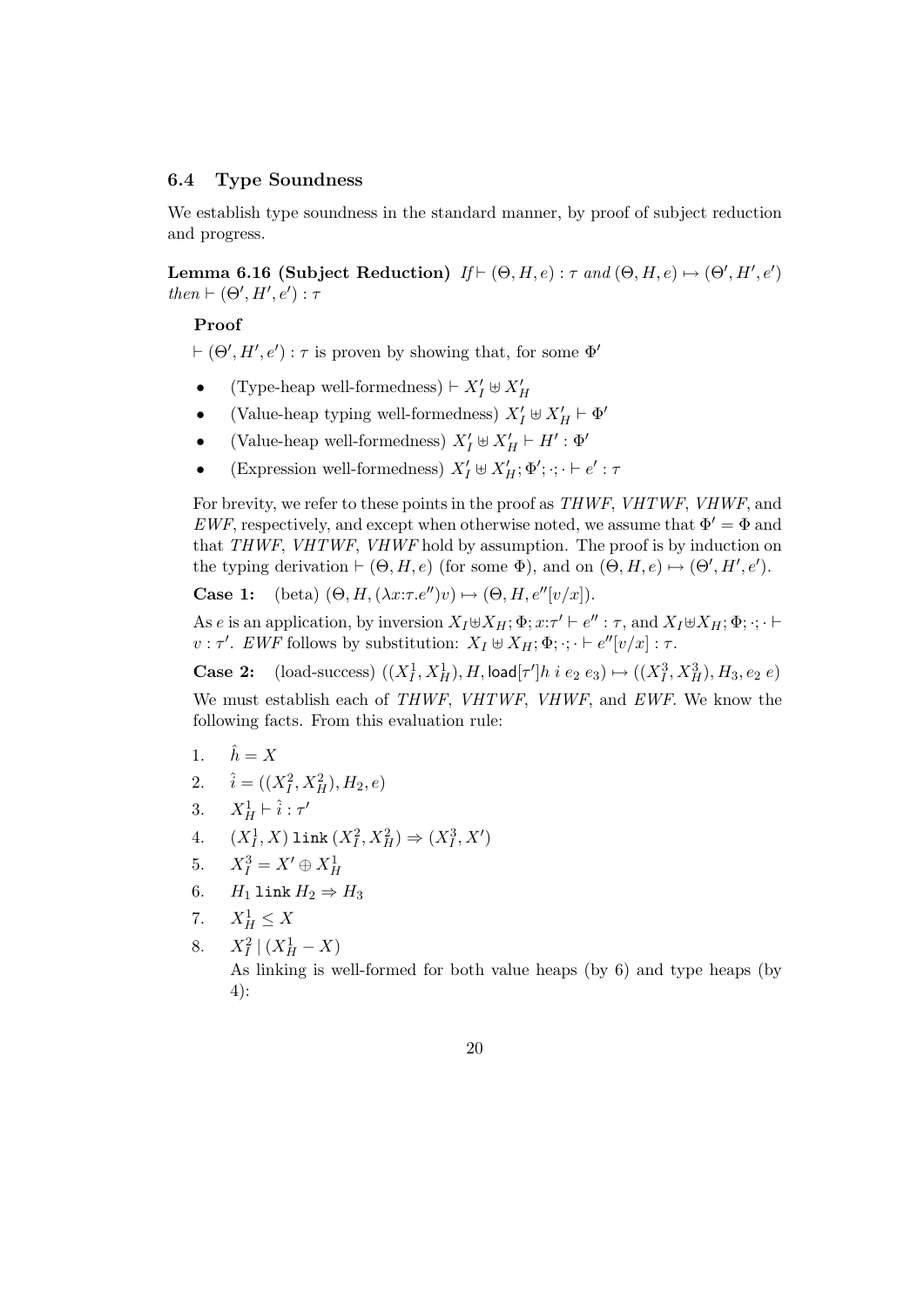\n- \n 9. 
$$
X_I^1 \sim X_I^2
$$
\n
\n- \n 10.  $X \mid X_H^2$ \n
\n- \n 11.  $X_H^2 \preceq X_I^1$ \n
\n- \n 12.  $X \preceq X_I^2$ \n
\n- \n 13.  $H_1 \mid H_2$ \n As the loaded program is well-formed (by 3), for some  $\Phi_2$ :\n
\n- \n 14.  $\vdash X_I^2 \uplus X_H^2$ \n
\n- \n 15.  $X_I^2 \uplus X_H^2 \vdash \Phi_2$ \n
\n- \n 16.  $X_I^2 \uplus X_H^2 \vdash H_2 : \Phi_2$ \n
\n- \n 17.  $X_I^2 \uplus X_H^2 : \Phi_2; \dots \vdash e : \tau'$ \n
\n- \n 18.  $X_H^2 \mid X_H^1$ \n Since the running program is well-formed, for some  $\Phi_1$ :\n  $\vdash X_I^1 \uplus X_H^1$ \n
\n- \n 20.  $X_I^1 \uplus X_H^1 \vdash \Phi_1$ \n
\n- \n 21.  $X_I^1 \uplus X_H^1 \vdash H_1 : \Phi_1$ \n
\n- \n 22.  $X_I^1 \uplus X_H^1 \vdash H_1 : \Phi_1$ \n
\n- \n 23.  $X_I^1 \uplus X_H^1 \vdash H_1 : \Phi_1$ \n
\n- \n 24.  $X_I^1 \uplus X_H^1 \vdash H_1 : \Phi_1$ \n
\n- \n 25.  $X_I^1 \uplus X_H^1 \vdash H_1 : \Phi_1$ \n
\n

- 23.  $X_I^1 \uplus X_{H}^1; \Phi_1; \cdot; \cdot \vdash i : \texttt{int}$
- 24.  $X_I^1 \oplus X_H^1; \Phi_1; \cdot; \cdot \vdash e_2 : \tau' \to \tau$
- 25.  $X_I^1 \oplus X_{H}^1; \Phi_1; \cdot; \cdot \vdash e_3 : \tau$

We define  $\Phi_1$  as the least  $\Phi_1$  that satisfies 21, and  $\Phi_2$  as the least  $\Phi_2$  that satisfies 16. Finally, we define  $\Phi_3$  as  $\Phi_1 \oplus \Phi_2$ , which is well-defined as  $\text{dom}(H_1) =$  $\text{dom}(\Phi_1)$ ,  $\text{dom}(H_2) = \text{dom}(\Phi_2)$ , and  $\vdash H_1 \mid H_2$  by 19.

To prove well-formedness of the new program we must establish:

•  $(THWF): \vdash X_I^3 \uplus X_H^3$ 

By definition, this is  $((X_I^1 \oplus X_I^2) - (X \oplus X_H^2)) \oplus ((X \oplus X_H^2) \oplus X_H^1)$ . The expression  $(X_I^1 \oplus X_I^2)$  is well-defined by 9,  $(X \oplus X_H^2)$  is well-defined by 10. As  $X_H^1 \leq X$  and  $X \mid X_H^2$  then  $((X \oplus X_H^2) \oplus X_H^1)$  is well-defined, and equal to  $X_H^2 \oplus X_H^1$ . Finally, the whole thing is well-defined if there is no label defined in  $\tilde{X}_I^1 \oplus X_I^2$ , not defined in X but defined in  $X_H^1$ . However, 8 and 19 guarantee that fact.

Therefore,  $X_I^3 \oplus X_H^3$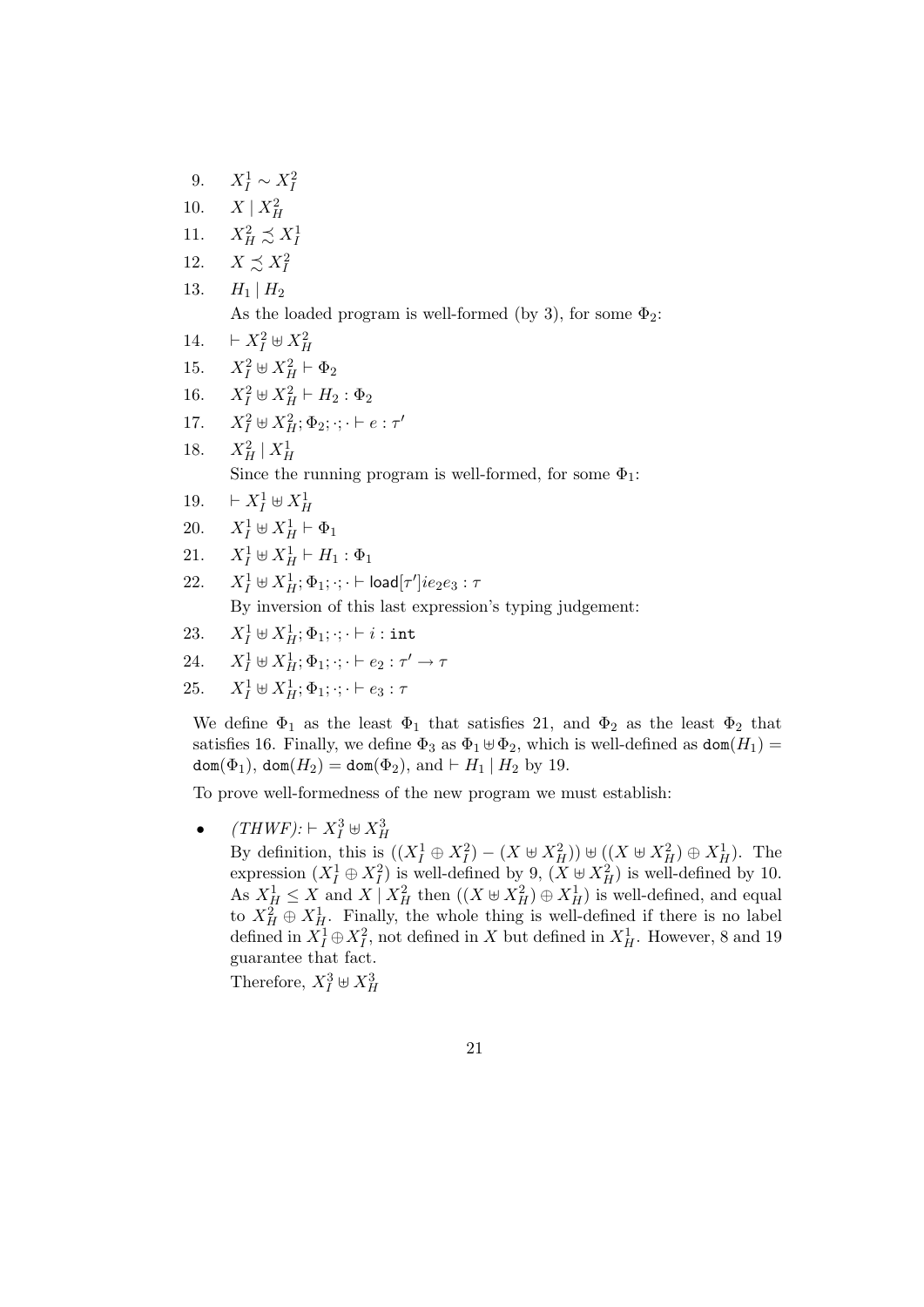$$
= ((X_I^1 \oplus X_I^2) - (X \oplus X_H^2)) \oplus (X_H^2 \oplus X_H^1)
$$
 by reasoning above  
\n
$$
= ((X_I^1 \oplus X_I^2) - (X_H^1 \oplus X_H^2)) \oplus (X_H^2 \oplus \text{ as } X_I^2 \mid (X_H^1 - X) \text{ and } X_I^1 \mid X_H^1
$$
\nthe restriction from type mask X  
\n
$$
= (X_I^1 \oplus X_I^2) \oplus (X_H^1 \oplus X_H^2)
$$
\n
$$
= (X_I^1 \oplus X_I^2) \oplus (X_H^1 \oplus X_H^2)
$$
\n
$$
= (X_I^1 \oplus X_H^1) \oplus (X_I^2 \oplus X_H^2)
$$
\n
$$
= (X_I^1 \oplus X_H^1) \oplus (X_I^2 \oplus X_H^2)
$$
\nby associativity and commutivity  
\nby associativity and commutivity  
\nby associativity and commutivity

by associativity and commutivity By 19,  $\vdash (X_I^1 \oplus X_H^1)$ , and by 14,  $\vdash (X_I^2 \oplus X_H^2)$ . So by lemma 6.2, the whole thing is well formed.

- $(VHTWF): X_I^3 \oplus X_H^3 \vdash \Phi_3$ This is equivalent to  $X_I^3 \oplus X_H^3 \vdash (\Phi_1 \oplus \Phi_2)$ . Consider some  $L : \tau \in \Phi_3$ ; there are two possibilities:
	- 1.  $L: \tau \in \Phi_1$ . By 20,  $X_I^1 \uplus X_H^1 \vdash \Phi_1$ , so  $X_I^1 \uplus X_H^1 \vdash \tau$ . As  $X_I^1 \mid X_H^1$ , this is equivalently  $X_I^{\hat{1}} \oplus X_{H}^{\hat{1}} \vdash \tau$ . By 6.3 (type heap weakening),  $(X_I^1 \oplus X_H^1) \oplus (X_I^2 \oplus X_H^2) \vdash \tau$ , which we have shown in the proof of THWF is equivalent to  $X_I^3 \oplus X_H^3 \vdash \tau$ .
	- 2.  $L: \tau \in \Phi_2$ . By 15,  $X_I^2 \oplus X_H^2 \vdash \Phi_2$ , so  $X_I^2 \oplus X_H^2 \vdash \tau$ . By similar weakening as above we may conclude  $X_I^3 \oplus \overline{X_H^3} \vdash \overline{\tau}$ .
- (*VHWF)*:  $X_I^3 \oplus X_{H}^3 \vdash H_3 : \Phi_3$  This is equivalent to  $X_I^3 \oplus X_{H}^3 \vdash (H_1 \oplus H_2)$ :  $(\Phi_1 \oplus \Phi_2)$ . Consider some  $L \in H_3$ ; there are two possibilities:
	- 1.  $(L = v) \in H_1$ . By 21,  $X_I^1 \oplus X_H^1 \vdash H_1 : \Phi_1$ , so  $X_I^1 \oplus X_H^1$ ;  $\Phi_1$ ; ::  $\vdash$  $v : \tau$ , where  $\Phi_1(L) = \tau$ . By 6.3 as in VHTWF,  $(X_I^1 \oplus X_H^1) \oplus (X_I^2 \oplus Y_H^1)$  $(X_H^2); \Phi_1; \cdot; \cdot \vdash v : \tau.$
- 2.  $(L = v) \in H_2$ .  $X_I^3 \oplus X_H^3$ ;  $\Phi_3$ ;  $\cdot$ ;  $\vdash v : \Phi_3(L)$  follows by similar reasoning. •  $(EWF): X_I^3 \uplus X_{H}^3; \Phi_3; \cdot; \cdot \vdash e_2 \ e : \tau$ 
	- We know  $X_I^1 \uplus X_H^1$ ;  $\Phi_1$ ;  $\cdot$ ;  $\cdot \vdash e_2 : \tau' \to \tau$  and  $X_I^1 \uplus X_H^1$ ;  $\Phi_1$ ;  $\cdot$ ;  $\cdot \vdash e_3 : \tau$ . By the same weakening argument as above,  $X_I^3 \oplus X_{II}^3$ ;  $\Phi_3$ ;  $\cdot$ ;  $\cdot \vdash e_2 : \tau' \rightarrow \tau$ , and  $X_I^3 \oplus X_{II}^3$ ;  $\Phi_3$ ;  $\cdot$ ;  $\cdot \vdash e_3$ :  $\tau$ . Therefore, we may conclude our well-formedness result.

**Case 3:** (load-failure)  $((X_I, X_H), H_1, \text{load}[\tau'] h \text{ i } e_2 e_3) \mapsto ((X_I, X_H), H_1, e_3)$ EWF follows directly as  $X_I \oplus X_H$ ;  $\Phi$ ;  $\cdot$ ;  $\cdot \vdash e_3 : \tau$ .

Case 4:  $(\text{unroll}) ((X_I, X_H), H, \text{unroll}(\text{roll}_l v)) \mapsto ((X_I, X_H), H, v)$ 

We must have concluded (during the typing derivation of  $X_I \oplus X_H$ ;  $\Phi$ ;  $\cdot$ ;  $\cdot$ unroll(roll<sub>l</sub> v):  $\tau$ ) that  $X_I \oplus X_H$ ;  $\Phi$ ;  $\cdot$ ;  $\cdot$   $\vdash$  roll<sub>l</sub> v : l (where  $(X_I \oplus X_H)(l) = \tau$ ), and again  $X_I \oplus X_H$ ;  $\Phi$ ;  $\cdot$ ;  $\vdash v : \tau$ , which proves *EWF*.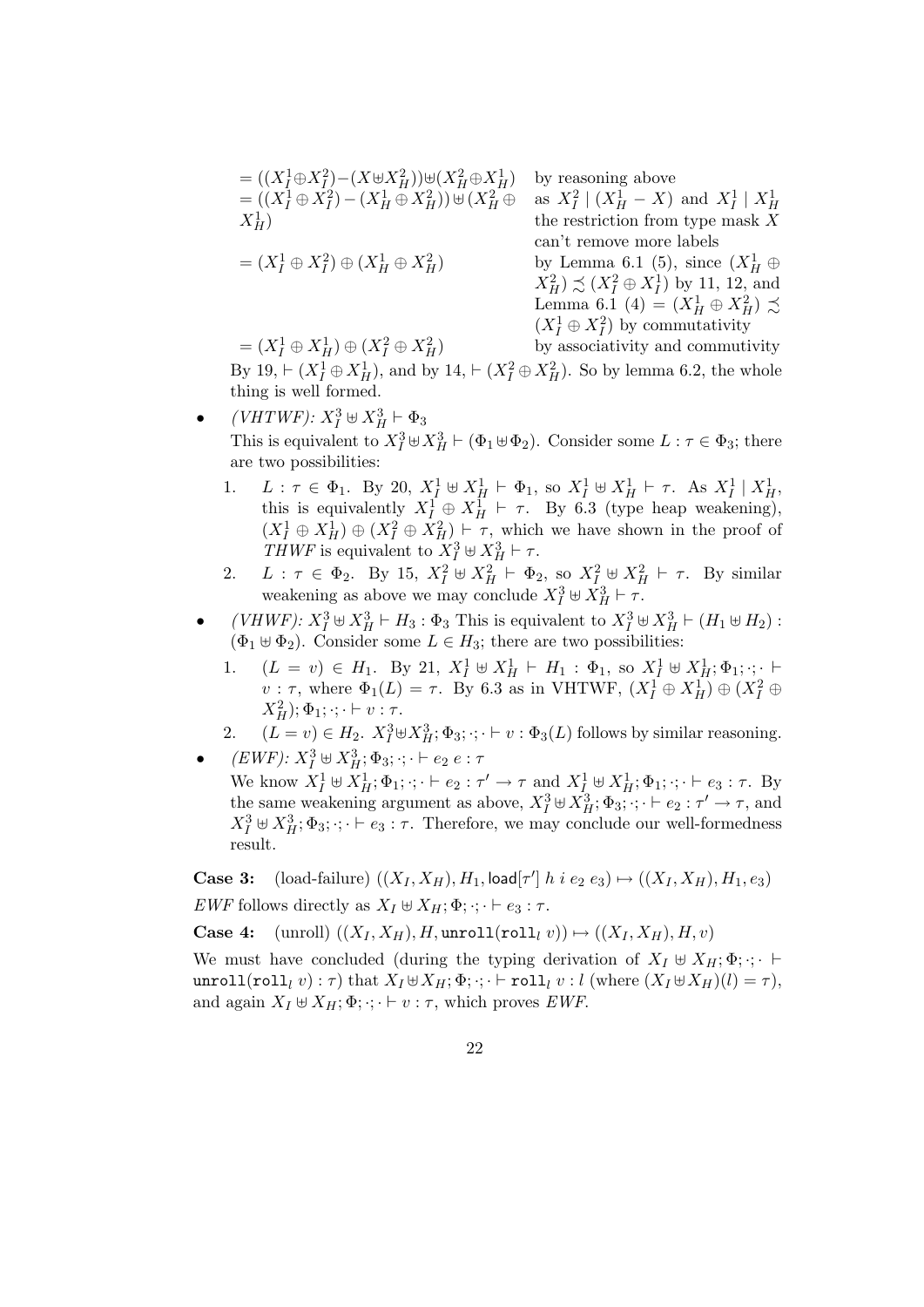**Case 5:** (ref)  $((X_I, X_H), H, \text{ref } v) \mapsto ((X_I, X_H), H \uplus \{L = v\}, L)$ 

THWF follows by assumption. We show VHTWF and VHWF as follows. Consider the typing derivation of  $X_I \uplus X_H$ ;  $\Phi$ ;  $\cdot$ ;  $\vdash$  ref  $v : \tau$ : by inversion  $\tau = \tau'$  ref and  $X_I \uplus X_H$ ;  $\Phi$ ;  $\cdot$ ;  $\vdash v : \tau'$ , for some  $\Phi$ . We may assume that  $L \not\in \text{dom}(\Phi)$  by value-heap redundancy elimination since  $L \notin H$  (by the side-condition on the evaluation rule). Therefore we choose  $\Phi' = \Phi \uplus {\{L : \tau'\}}$ .

To show *VHTWF*, we must show that  $X_I \oplus X_H \vdash \Phi'$ . Consider an arbitrary  $L' \in \text{dom}(\Phi')$ :

- if  $L' \in \text{dom}(\Phi)$  then  $X_I \oplus X_H \vdash (\Phi \oplus \{L : \tau'\}) (L')$  by assumption and value-heap weakening.
- if  $L' = L$  then to show  $X_I \oplus X_H \vdash (\Phi \oplus \{L : \tau'\}) (L')$ , we must show that  $X_I \oplus$  $X_H \vdash \tau'$ . This follows because by the typing derivation of  $X_I \uplus X_H$ ;  $\Phi$ ;  $\cdot$ ;  $\vdash$ ref  $v : \tau$  we must have previously concluded that  $X_I \oplus X_{H}$ ;  $\Phi$ ;  $\cdot$ ;  $\vdash v : \tau'$ . By Lemma 6.10,  $X_I \uplus \overline{X}_H \vdash \tau'.$

To show *VHWF*, we must show that  $X_I \oplus X_H \vdash (H \oplus \{L = v\}) : \Phi'$ . Consider an arbitrary  $L' \in \text{dom}(H \cup \{L = v\})$ :

- if  $L' \in \text{dom}(H)$  then  $X_I \oplus X_H \vdash H(L') : (\Phi \oplus \{L : \tau'\})(L')$  by assumption and value-heap weakening.
- if  $L' = L$  then to show  $X_I \oplus X_H \vdash H(L) : (\Phi \oplus \{L : \tau'\})(L'),$  we must show that  $X_I \oplus X_H \vdash v : \tau'$ . But this follows by assumption, as noted above.

Finally, to show EWF, we note that  $X_I \oplus X_{H}$ ;  $(\Phi \oplus \{L : \tau'\})$ ;  $H \oplus \{L = v\} \vdash L$ :  $\tau'$  ref .

**Case 6:** (deref)  $((X_I, X_H), H, L) \mapsto ((X_I, X_H), H, H(L)).$ 

By inversion,  $X_I \oplus X_H$ ;  $\Phi$ ;  $\cdot$ ;  $\cdot \vdash L$  :  $\tau$  ref , and furthermore that  $\Phi(L) = \tau$ . By program well-formedness,  $X_I \oplus X_H \vdash H : \Phi$ , which implies that  $X_I \oplus X_H$ ;  $\Phi$ ;  $\cdot \cdot \vdash$  $H(L): \Phi(L) = \tau$ , which is the desired result.

Case 7: (assign)  $((X_I, X_H), H$ , assign  $L v) \mapsto ((X_I, X_H), H[L = v], v)$ . THWF and VHTWF follow by assumption for  $\Phi' = \Phi$ . To show VHWF, we must show that  $X \uplus X_H \vdash H[L = v] : \Phi'.$  Consider some  $L' \in H[L = v]$ :

- if  $L' \neq L$ , then  $X_I \oplus X_H \vdash (H[L = v])(L') : \Phi'(L')$  follows by assumption (since  $H$  has not changed at these labels).
- if  $L' = L$ , then we must show that  $X_I \oplus X_H \vdash v : \Phi'(L)$ . But by inversion  $X_I \uplus X_H$ ;  $\Phi$ ;  $\cdot$ ;  $\cdot \vdash L$ :  $\tau$  ref which implies (again by inversion) that  $\Phi'(L)$  =  $\tau$ . Also by inversion  $X_I \oplus X_H; \Phi$ ;  $\cdot; \cdot \vdash v : \tau$ , which gives the desired result.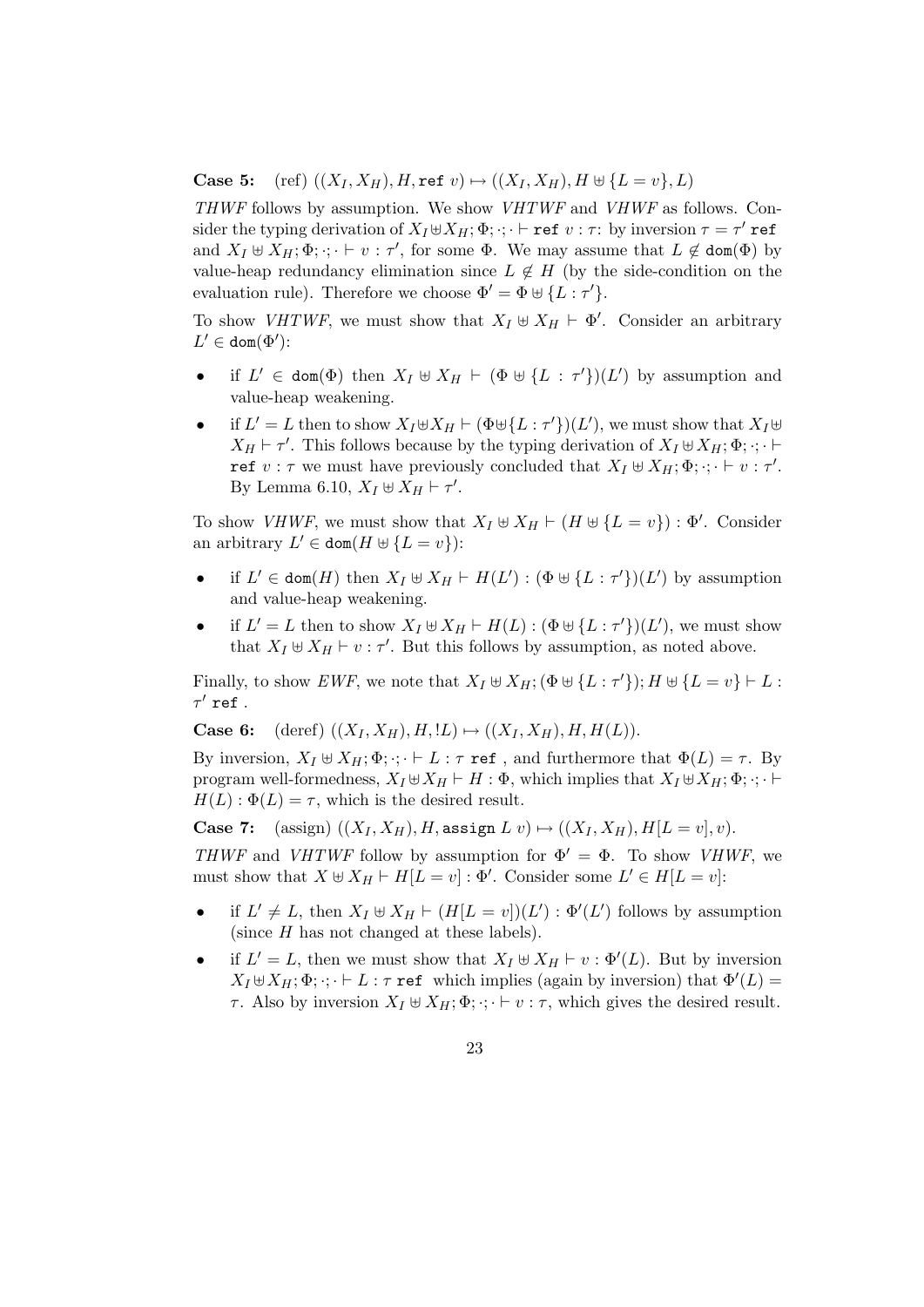Finally, for EWF we must show that  $X_I \oplus X_H$ ;  $\Phi'$ ;  $\cdot$ ;  $\vdash v : \tau$ . This follows trivially by inversion.

**Case 8:** (tapp)  $(\Theta, H, (\Lambda \alpha . e) \vert \tau \vert) \mapsto (\Theta, H, e \vert \tau / \alpha \vert)$ , of type  $\tau' \vert \tau / \alpha \vert$ .

By inversion,  $X_I \uplus X_H$ ;  $\Phi$ ;  $\cdot$ ;  $\cdot \vdash (\Lambda \alpha.e) : \forall \alpha.\tau$  and  $X_I \uplus X_H$ ;  $\cdot$ ;  $\cdot \vdash \tau'$ . Doing this again we get  $X_I \oplus X_H$ ;  $\Phi$ ;  $\alpha$ ;  $\cdot$ ;  $\vdash e : \tau$ . We may now apply type substitution to conclude  $X_I \uplus X_H; \Phi; \cdot; \cdot \vdash e[\tau'/\alpha] : \tau[\tau'/\alpha]$ 

**Case 9:** (congruence rules) Follow by induction of  $(\Theta, H, e) \mapsto (\Theta', H', e')$ .

Lemma 6.17 If  $X_I \boxplus X_H$ ,  $X_I \boxplus X_H \vdash \Phi$ ,  $X_I \boxplus X_H \vdash H : \Phi$ ,  $X_I \boxplus X_H; \Phi$ ;  $\cdot; \cdot \vdash e : \tau$ , and e is not a value, then there exists an  $((X'_I, X'_H), H', e')$  such that  $((X_I, X_H), H, e) \mapsto$  $((X'_I, X'_H), H', e').$ 

## Proof

Proof is by induction on  $X_I \oplus X_H$ ;  $\Phi$ ;  $\cdot \cdot \cdot$  + e :  $\tau$  and on  $((X_I, X_H), H, e) \mapsto$  $((X'_I, X'_H), H', e')$ . We will only consider the expression typing rules in which e is not a value:

**Case 1:** (app)  $e = e_1 e_2$ 

Three cases:

- $e_1$  is not a value By induction, there exists an  $((X'_I, X'_H), H', e'_1)$  such that  $((X_I, X_H), H, e_1) \mapsto$  $((X'_I, X'_H), H', e'_1)$ . By congruence,  $((X_I, X_H), H, e_1 e_2) \mapsto ((X'_I, X'_H), H', e'_1 e_2)$ .
- $e_2$  is not a value By induction, there exists an  $((X'_I, X'_H), H', e'_2)$  such that  $((X_I, X_H), H, e_2) \mapsto$  $((X'_I, X'_H), H', e'_2)$ . By congruence,  $((X_I, X_H), H, e_1 e_2) \mapsto ((X'_I, X'_H), H', e_1 e'_2)$  $t'_{2}$ ).
- $e_1$  and  $e_2$  are values. By canonical forms,  $e_1 = \lambda x : \tau'.e$ . Therefore, by beta reduction,  $((X_I, X_H), H, e_1, e_2)$ steps to  $((X_I, X_H), H', e[e_2/x]).$

**Case 2:** (load)  $e = \text{load}[\tau'] e_0 e_1 e_2 e_3$ 

If either of the first two arguments is not a value, then by induction there exists a  $((X'_I, X'_H), H', e'_i)$  such that  $((X_I, X_H), H, e_1) \mapsto ((X'_I, X'_H), H', e'_i)$ . Therefore, by congruence, load can take a step.

Otherwise,  $e_0$  and  $e_1$  are values and by canonical forms, some integers h, i. If the conditions for load-success hold (i.e.  $h$  is the representation of a type heap and i is the representation of well-typed program that is link-compatible with  $h$  and the current type heap) then  $((X_I, X_H), H, \text{load}[\tau'] \ e_1 \ e_2 \ e_3) \mapsto ((X_I', X_H'), H', e_2 \ e).$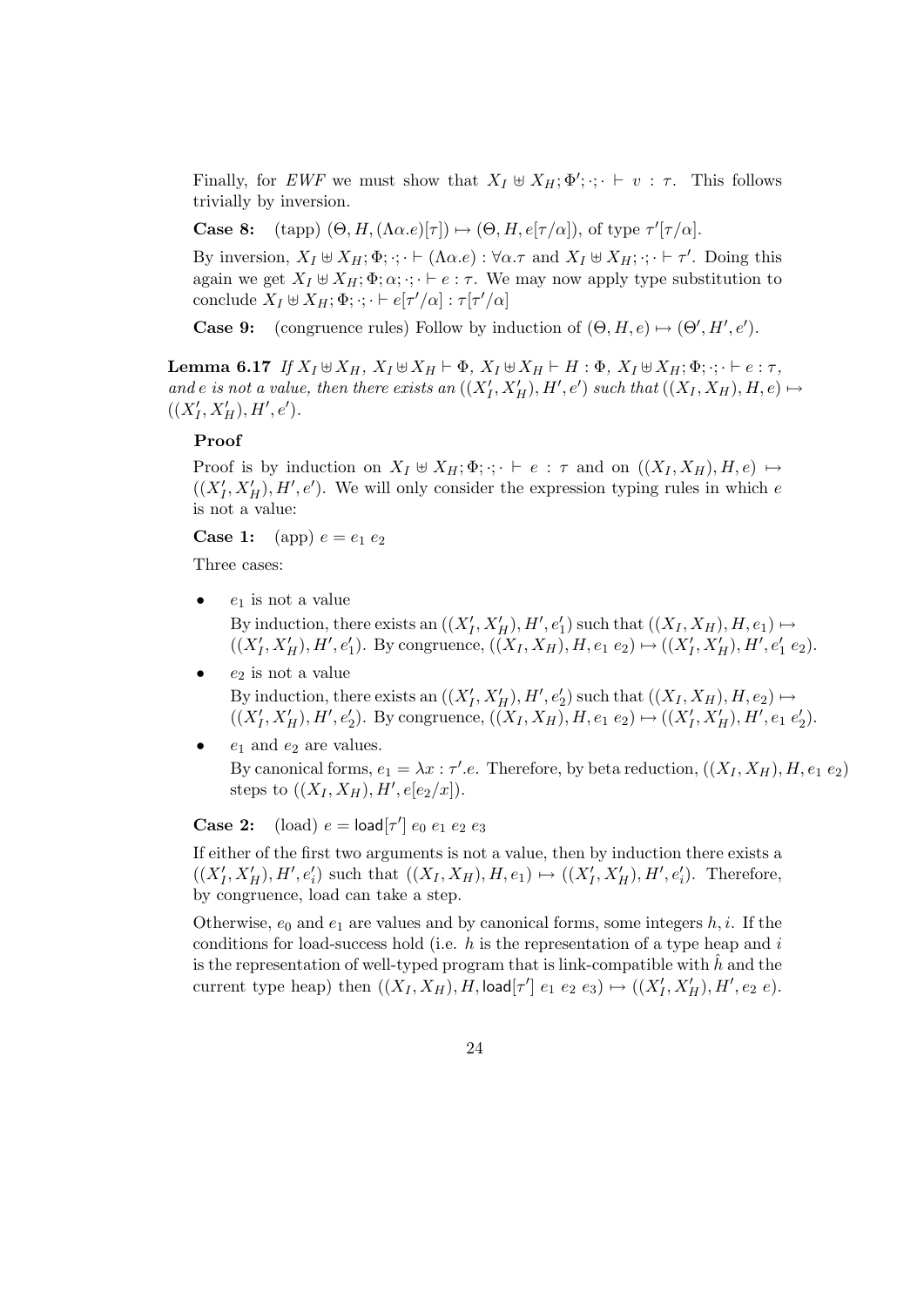If not, the load-fail step rule applies and  $((X_I, X_H), H, \text{load}[\tau']$   $e_0$   $e_1$   $e_2$   $e_3$ )  $\mapsto$  $((X_I, X_H), H, e_3).$ 

**Case 3:** (unroll)  $e =$  unroll  $e_1$ .

If  $e_1$  is not a value, congruence rule applies. Otherwise  $e_1$  must be a value of type l, so by canonical forms,  $e_1 = \text{roll}_l(v)$ . By the unroll reduction,  $((X_I, X_H), H,$ unroll $(\text{roll}_{l}v)) \mapsto ((X_I, X_H), H, v).$ 

**Case 4:** (ref)  $e = \text{ref } e_1$ .

If  $e_1$  is not a value, congruence rule applies. Otherwise, by the ref reduction,  $((X_I, X_H), H, \text{ref } v) \mapsto ((X_I, X_H), H \uplus \{L = v\}, L).$ 

**Case 5:** (deref)  $e = |e_1|$ .

If  $e_1$  is not a value, congruence rule applies. Otherwise  $e_1$  must be a value of type  $\tau'$ **ref**, so by canonical forms,  $e_1 = L$ . By inversion,  $L \in \text{dom}(H)$ , and by the deref reduction,  $((X_I, X_H), H, L) \mapsto ((X_I, X_H), H, H(L)).$ 

**Case 6:** (assign)  $e = \text{assign } e_1 e_2$ .

If  $e_1$  and/or  $e_2$  are not values, congruence rule applies. Otherwise,  $e_1$  is a value of type  $\tau'$ ref, so by canonical forms,  $e_1 = L$ . By inversion,  $L \in \text{dom}(H)$ , and by the assign reduction,  $(\Theta, H$ , assign  $Lv$ )  $\mapsto (\Theta, H[L = v], v)$ .

**Case 7:** (tapp)  $e = e_1[\tau]$ .

If  $e_1$  is not a value, congruence rule applies. Otherwise  $e_1$  is of type  $\forall \alpha.\tau$ , so by canonical forms,  $e_1 = \Lambda \alpha e'$ , so by tapp reduction  $(\Theta, H, e_1[\tau]) \mapsto (\Theta, H, e'[\tau/\alpha])$ .

Corollary 6.18 (Progress) If  $\vdash (\Theta, H, e) : \tau$  and e is not a value, then there exists a  $(\Theta', H', e')$  such that  $(\Theta, H, e) \mapsto (\Theta', H', e').$ 

We say that a term is *stuck* if it is not a value and if no rule of the operational semantics applies to it. Type safety requires that no well-typed term can become stuck:

Theorem 6.19 (Type Safety)  $If \vdash (\Theta, H, e) : \tau$  and  $(\Theta, H, e) \mapsto^* (\Theta', H', e')$ then  $(\Theta', H', e')$  is not stuck.

## Proof

Proof is by induction on the number of steps of execution  $((\Theta, H, e) \mapsto^* (\Theta', H', e'))$ using Progress to show there is a new state and Subject Reduction to show that that new state is well typed.